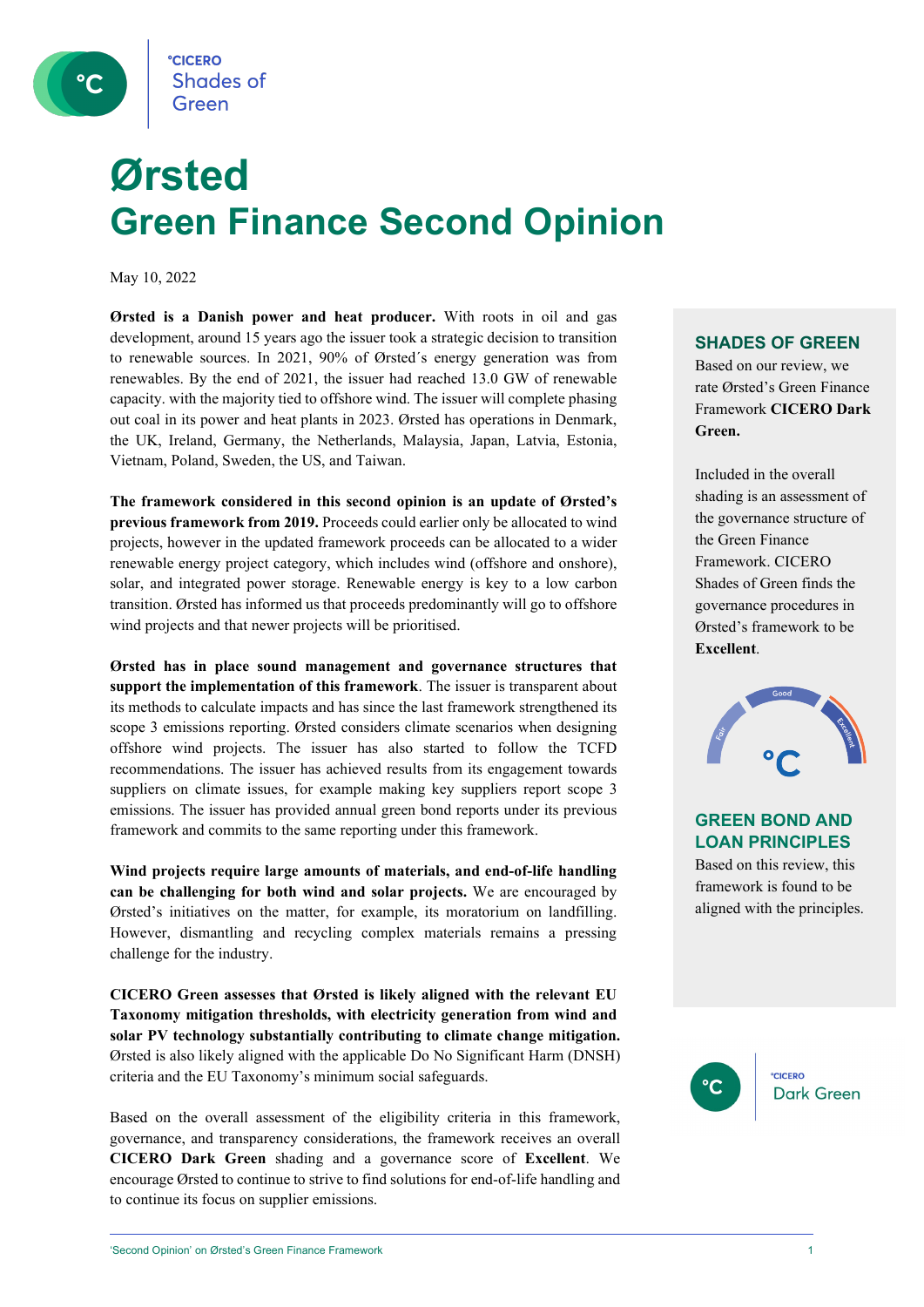

**CICERO**<br>Shades of<br>Green

## **Contents**

| 1                       |                                                                                                                       |    |
|-------------------------|-----------------------------------------------------------------------------------------------------------------------|----|
|                         |                                                                                                                       |    |
| $\overline{2}$          | Brief description of Ørsted's Green Finance Framework and related policies _________________________4                 |    |
|                         |                                                                                                                       |    |
|                         |                                                                                                                       |    |
|                         |                                                                                                                       |    |
|                         |                                                                                                                       |    |
|                         |                                                                                                                       |    |
| $\overline{\mathbf{3}}$ |                                                                                                                       |    |
|                         |                                                                                                                       |    |
|                         |                                                                                                                       |    |
|                         |                                                                                                                       |    |
|                         |                                                                                                                       |    |
|                         |                                                                                                                       |    |
|                         |                                                                                                                       |    |
|                         |                                                                                                                       |    |
|                         |                                                                                                                       |    |
|                         |                                                                                                                       |    |
|                         |                                                                                                                       |    |
|                         |                                                                                                                       |    |
|                         |                                                                                                                       |    |
|                         | Appendix 2: Referenced Documents List <b>Constitution of the Constitution of the Constitution</b> of the Constitution | 20 |
|                         | Appendix 3: About CICERO Shades of Green <b>Access 2018</b> 2019 12:30 Appendix 3: About CICERO Shades of Green       | 21 |
|                         |                                                                                                                       |    |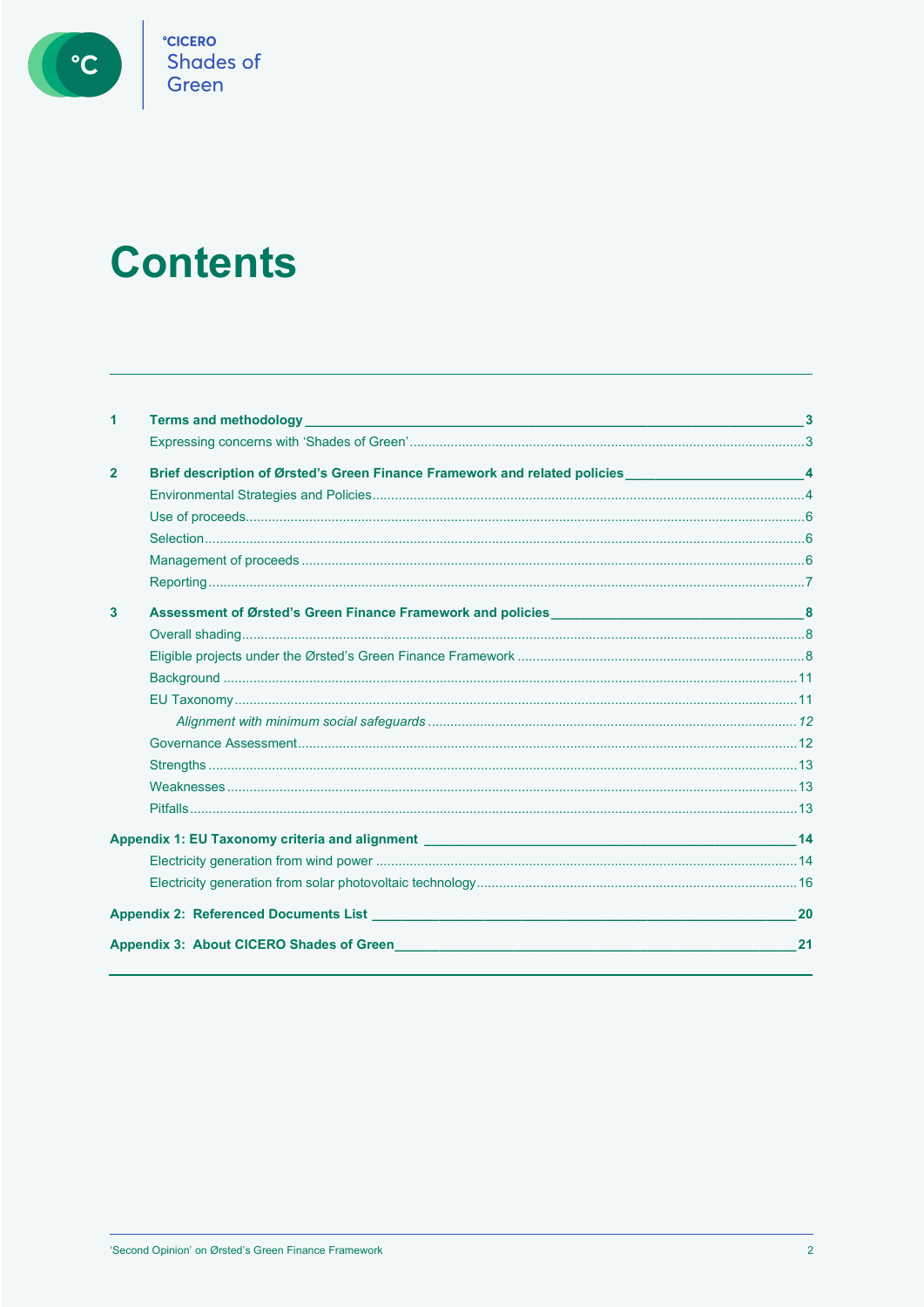

### <span id="page-2-0"></span>**1 Terms and methodology**

This note provides CICERO Shades of Green's (CICERO Green) second opinion of the client's framework dated May 2022**.** This second opinion remains relevant to all green bonds and/or loans issued under this framework for the duration of three years from publication of this second opinion, as long as the framework remains unchanged. Any amendments or updates to the framework require a revised second opinion. CICERO Green encourages the client to make this second opinion publicly available. If any part of the second opinion is quoted, the full report must be made available.

<span id="page-2-1"></span>The second opinion is based on a review of the framework and documentation of the client's policies and processes, as well as information gathered during meetings, teleconferences and email correspondence.

#### **Expressing concerns with 'Shades of Green'**

CICERO Green second opinions are graded dark green, medium green or light green, reflecting a broad, qualitative review of the climate and environmental risks and ambitions. The shading methodology aims to provide transparency to investors that seek to understand and act upon potential exposure to climate risks and impacts. Investments in all shades of green projects are necessary in order to successfully implement the ambition of the Paris agreement. The shades are intended to communicate the following:



Sound governance and transparency processes facilitate delivery of the client's climate and environmental ambitions laid out in the framework. Hence, key governance aspects that can influence the implementation of the green bond are carefully considered and reflected in the overall shading. CICERO Green considers four factors in its review of the client's governance processes: 1) the policies and goals of relevance to the Green Finance Framework; 2) the selection process used to identify and approve eligible projects under the framework, 3) the management of proceeds and 4) the reporting on the projects to investors. Based on these factors, we assign an overall governance grade: Fair, Good or Excellent. Please note this is not a substitute for a full evaluation of the governance of the issuing institution, and does not cover, e.g., corruption.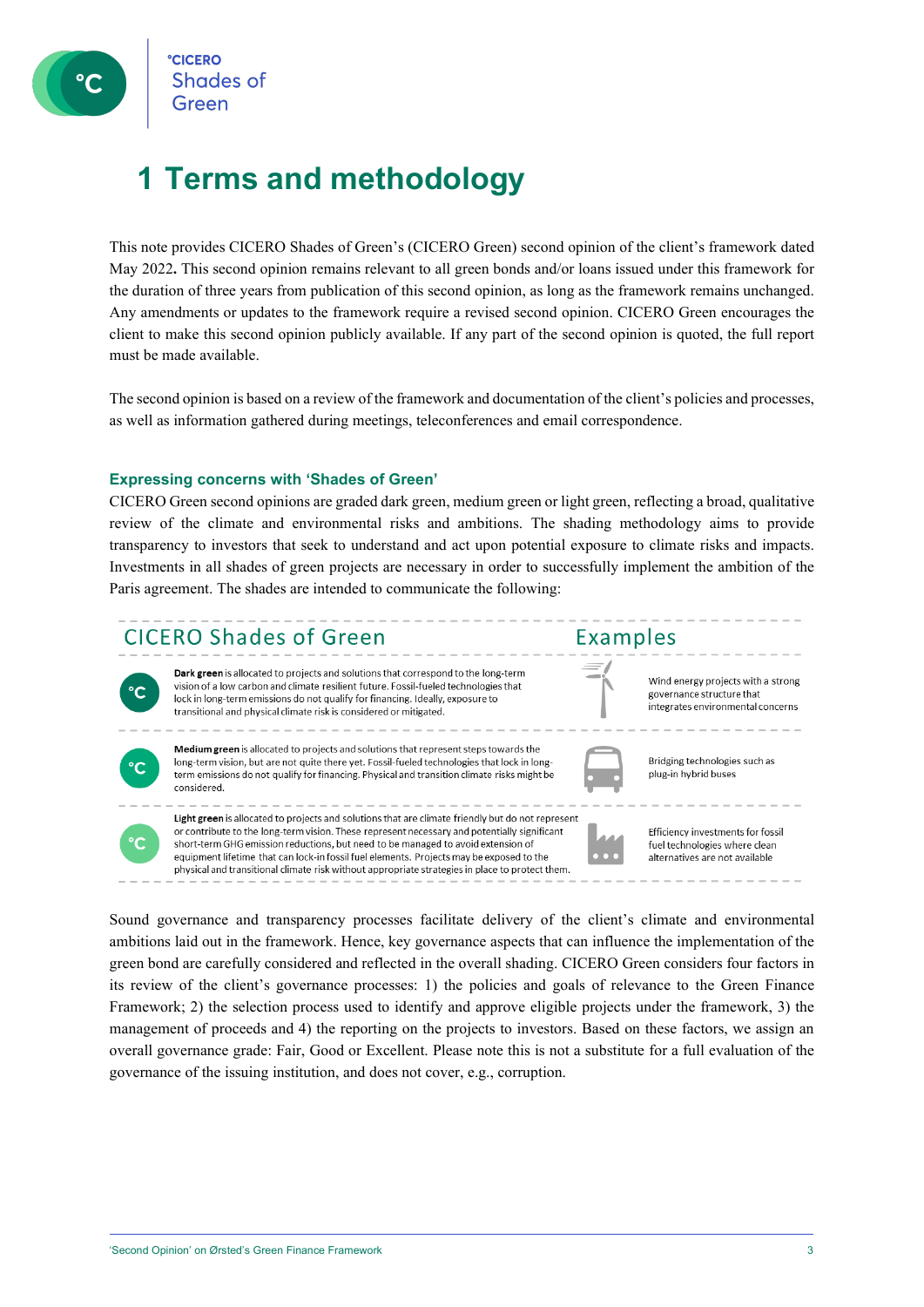**CICERO Shades of** 

## <span id="page-3-0"></span>**2 Brief description of Ørsted's Green Finance Framework and related policies**

Ørsted is a Danish energy company engaged in the production of power and heat. The issuer develops, constructs, and operates offshore and onshore wind farms, solar farms, energy storage facilities, renewable hydrogen and green fuels facilities, and bioenergy plants. Ørsted ranks as the world's most sustainable energy company in Corporate Knights' 2022 Index of the Global 100 most sustainable corporations in the world and is recognised on the Carbon Disclosure Project (CDP) Climate Change A list as a global leader in climate action. Ørsted is planning to have zero coal-based units, phasing out its two last coal-based units in 2023, and is not entering into any new long-term natural gas purchase agreements.

Until October 2017, Ørsted was known as DONG Energy, with its roots in North Sea oil and gas development, production, and transmission. About 15 years ago, DONG started its shift towards renewable energy, especially offshore wind. The issuer sold its upstream oil and gas business in September 2017. In October 2017, DONG Energy changed its name to Ørsted. The issuer has around 6800 employees and is majority-owned by the Danish state. The issuer's headquarter is in Frederica, Denmark, and has operations in Denmark, the UK, Ireland, Germany, the Netherlands, Malaysia, Japan, Latvia, Estonia, Vietnam, Poland, Sweden, the US, and Taiwan.

Ørsted's activities are organised into three business units, offshore wind, onshore, and bioenergy & other. In 2021, 90% of Ørsted´s energy generation was from renewables. By the end of 2021, the issuer had reached 13.0 GW of renewable capacity. Offshore wind constitutes the largest business unit and consists of 28 wind farms. In 2021, Ørsted matured its portfolio with five offshore farms under construction. In 2021, there was a 15% decrease in the EBITDA, excluding new partnerships, for offshore wind compared to 2020. Ørsted's annual report states that the decrease is the consequence of significantly lower wind speeds. The business area onshore develops, operates, and owns onshore wind, solar PV, and storage projects. Ørsted operates 30 onshore solar PV and storage assets globally, the majority of which are based in the US.

The business area bioenergy & other consists of bio converted CHP plants and ancillary service plants. Another part of the business area is to provide route-to-market services for their own and third-parties electricity, power certifications, and gas. Bioenergy & other contributed to 19% of EBITDA in 2021, which is a substantial increase compared to earlier years. The annual report provided by Ørsted informs that the EBITDA from CHP was 188% higher in 2021 than in 2020, due to higher power prices and generation in Denmark, combined with higher earnings from ancillary services.

#### <span id="page-3-1"></span>**Environmental Strategies and Policies**

The issuer reports emissions to the CDP and according to GHG Protocol standards. In 2019, Ørsted widened the emission sources for scope 3 to include all emissions categories where there is relevant data. The emission sources include nine emissions categories in total, including life-cycle emissions from suppliers and materials. Its biggest emission source is natural gas sales which constitute 70% of emissions. In 2021, fossil fuel-based heat and power generation was accountable for 98% of the total scope 1 emissions, approximately two million tonnes of CO2e in total. The main source for scope 2 emissions (location-based) was power purchased for the generation of heat in boilers at Ørsted's Combined Heat and Power (CHP) plants. Scope 3 emissions constitute almost 90% of all emissions. Its baseline year for tracking its performance is 2018.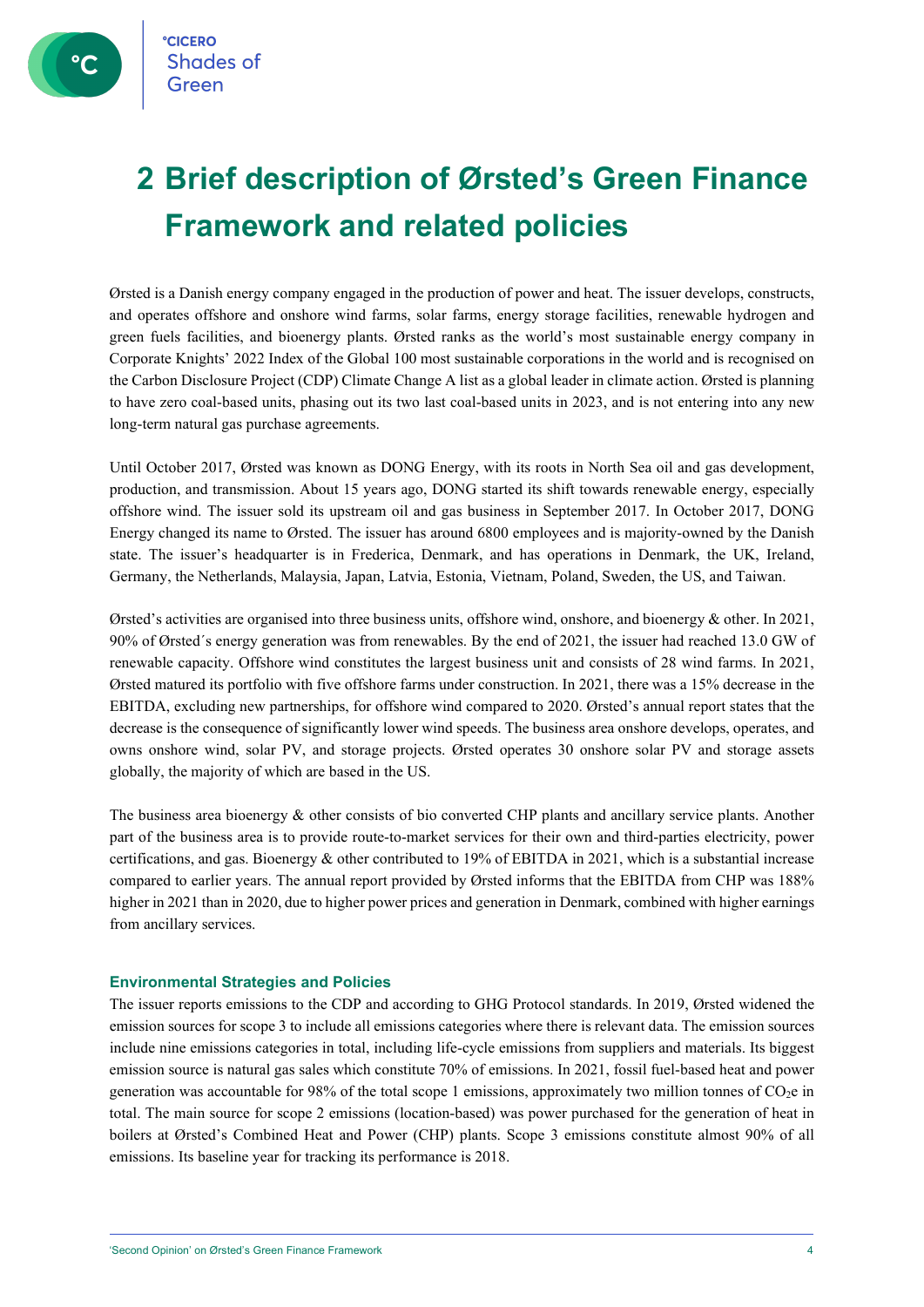°cicero<br>Shades of

Ørsted has an aspiration to become the world's leading green energy major. In 2021, its installed renewable energy production capacity was 13GW, and is aiming to reach 50GW by 2030. By 2040, Ørsted is aiming for a 99.8% reduction in GHG emissions from energy generation and operations in scopes 1-2. As part of the 2040 target the issuer has also set a target to have a 99% reduction in GHG emissions intensity in scopes 1-3 by 2040 and a 90% reduction in scope 3 emissions target from wholesale buying and selling of natural gas. Its total GHG emissions connected to scope 3 emissions have decreased yearly since 2019, a total 38% decrease since 2018. Its GHG intensity (scope 1, 2, and 3) was close to the same level in 2021 as in 2020 (165g  $CO<sub>2</sub>e/kWh$ ), however, it has set targets to have no more than 2,9g CO2e/kWh in 2040, corresponding to the 99% intensity reduction target, and states that it is on track to reach this target. The issuer has also set a science-based net-zero emissions target to be net-zero by 2040 validated by the Science Based Targets Initiative (SBTi).

Ørsted works to reduce its supply chain emissions through its supply chain decarbonisation strategy. The issuer informs us that since the launch of the program in 2020, suppliers have strengthened their emissions data, and in 2021, 97% of their strategic suppliers disclosed their emissions data to the CDP, and 26% have either set or committed to set a science-based emissions reduction target validated by the SBTi. Before the launch of the program, only 46% reported to the CDP and no one had set a science-based emissions reduction target.

Ørsted has since 2016 had a policy on resource management where it seeks to integrate circular design in its resource management processes. The issuer commits to encourage reducing, reusing, and recycling of resources, and to collaborating with suppliers and contractors to design products and work processes to minimise resource consumption and landfilling disposal. Ørsted also has a management system called "Way we Work" that is certified by ISO14001 and covers the entire offshore wind organisation. The ISO standard includes considering life cycle stages that can then be controlled and managed by Ørsted. In 2021, Ørsted performed a full-scale life cycle assessment of an offshore wind project in Taiwan, to get an updated overview of the environmental footprint across all components of an Ørsted offshore wind farm. The results will form the basis of an in-house tool to support its strategy on resource use for future projects. In 2021, Ørsted announced a ban on the landfilling of blade waste that took effect immediately.

The issuer reports on protected areas and endangered species in its ESG performance report for all wind projects. It has set an ambition to deliver a net-positive biodiversity impact on all its renewable energy projects that are commissioned from 2030 at the latest. The issuer is now in the process of developing the definition of "net-positive biodiversity impact." Ørsted has joined the Science-Based Targets Network Corporate Engagement Program to help develop nature science-based targets and advice on biodiversity, land, water, and oceans.

For offshore wind, Ørsted's engineering design process includes analysing that its projects can withstand the impact of different climate hazards even in a worst-case climate scenario as projected by the IPCC. All projects have an Environmental Impact Assessment (EIA) process, where risks are identified, consulted on, and managed.

The issuer has a policy for community engagement in all projects to avoid controversies or to manage opposition to projects from affected communities. Ørsted engages with various stakeholder groups in project areas. An assessment of the likely impacts on the local communities informs the choice of engagement during construction and operations, ranging from economic opportunities to charity.

The issuer follows TCFD recommendations. In 2021, the issuer started to report on its Taxonomy-eligible activities.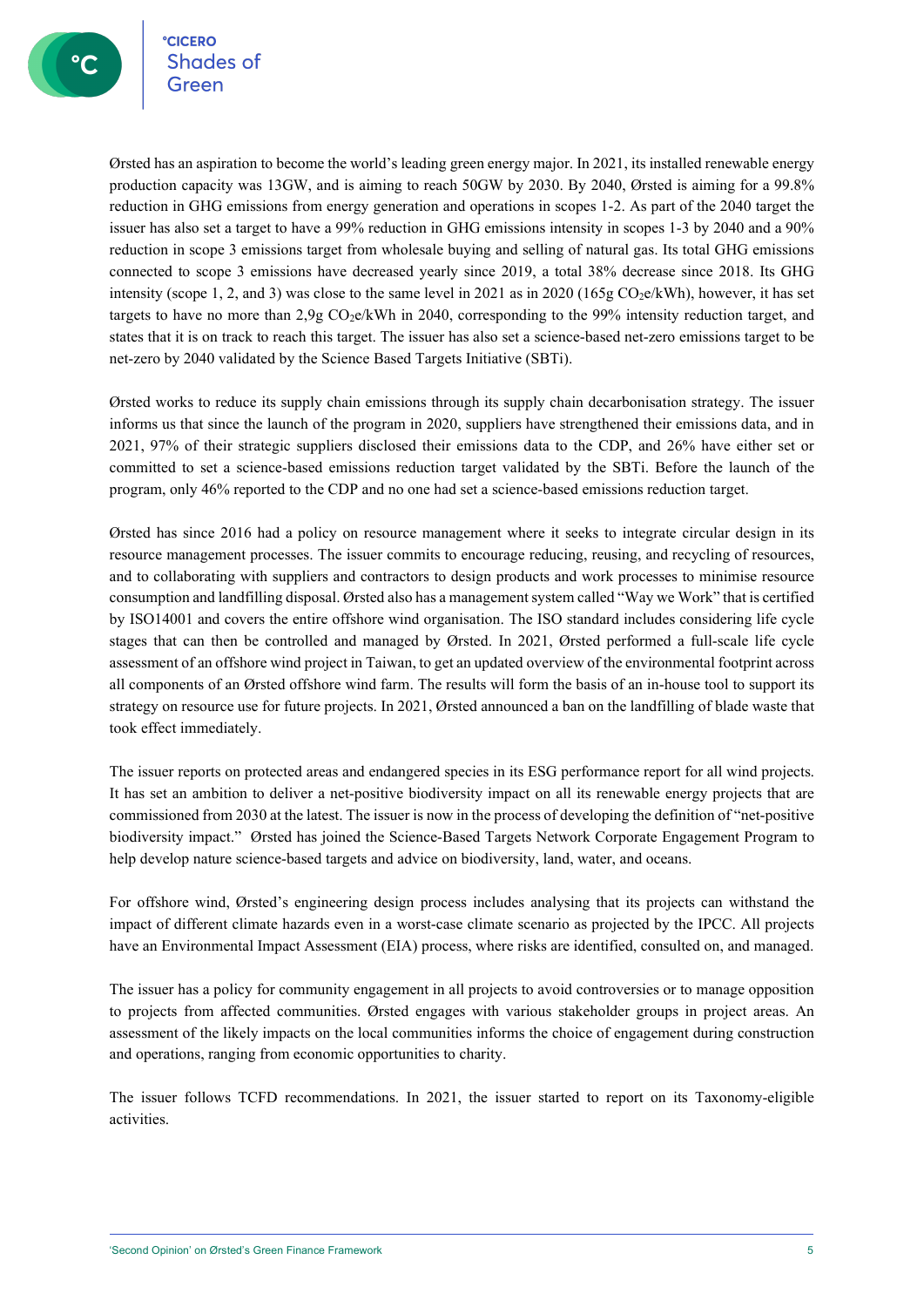#### <span id="page-5-0"></span>**Use of proceeds**

Eligible activities are in the category "renewable energy" in the form of any wind generating project, onshore wind generating project, or solar power project, in each case including any integrated power storage component. Specifically, investments can be related to wind turbines, blades, solar panels, foundations, cables, transformers, transmission assets, engineering, and any other element being part of the completion of offshore wind, onshore wind, or solar project. Geographically, projects can be based in all countries where Ørsted has operations and will depend on ongoing projects. The net proceeds can be allocated to finance, or re-finance, a pool of eligible projects.

New financing includes projects finalised or taken into operation up to 12 months prior to approval for green financing by the Ørsted sustainability committee. The issuer states that it will endeavour to prioritise new projects in relation to the allocation of proceeds from new green financing.

#### <span id="page-5-1"></span>**Selection**

The selection process is a key governance factor to consider in CICERO Green's assessment. CICERO Green typically looks at how climate and environmental considerations are considered when evaluating whether projects can qualify for green finance funding. The broader the project categories, the more importance CICERO Green places on the governance process.

Eligible Projects to be financed with proceeds from Ørsted's green finance instruments will be evaluated, selected, and prioritised by the sustainability department in cooperation with the treasury department at Ørsted. Prioritised projects will, on an annual basis, be presented to Ørsted's sustainability committee for final approval of allocation of green financing proceeds.

Ørsted's sustainability committee consists of representatives from Ørsted's sustainability Quality, Health, Safety and Environments (QHSE), people & development, internal audit, and accounting departments, and is chaired by the CFO of the Ørsted group. The committee makes decisions unanimously as a group.

#### <span id="page-5-2"></span>**Management of proceeds**

CICERO Green finds the management of proceeds of Ørsted to be aligned with the Green Bond and Loan Principles.

According to the framework, the net proceeds from any green finance instruments will be managed by the treasury department in Ørsted. Such net proceeds will be credited to a separate account in Ørsted's books ("green account") to support and document Ørsted's green financing of eligible projects.

Green financing proceeds credited to the green account will in full or in part, on an annual basis, be allocated from the green account to Ørsted's green project portfolio in respect of financing and/or refinancing eligible projects as approved by Ørsted's sustainability committee.

Until all net proceeds from green bonds have been allocated to eligible projects, the balance of the green account will be included in Ørsted's liquidity reserve and managed following the cash management policies and investment mandates. According to the issuer, these prohibit investments in products that are directly related to the financing of fossil energy.

Ørsted aims to maintain a stable pool of eligible projects but may, at any time, and subject to their discretion, substitute one or more projects in the pool with other eligible projects. If for any reason, a financed eligible project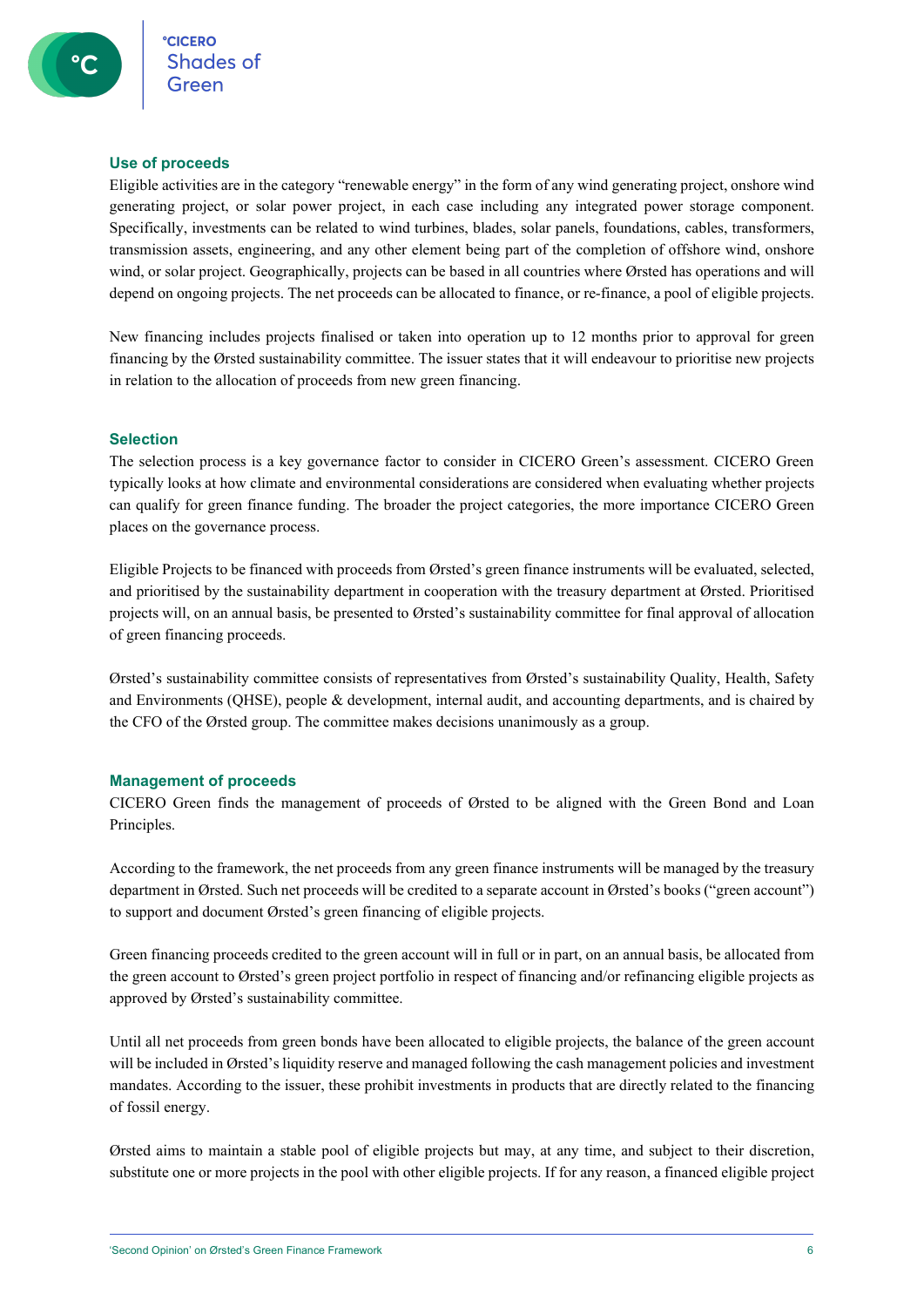

<span id="page-6-0"></span>no longer meets the eligibility criteria the issuer will remove this project from the green project portfolio and substitute it with another eligible project.

#### **Reporting**

Transparency, reporting, and verification of impacts are key to enable investors to follow the implementation of green finance programs. Procedures for reporting and disclosure of green finance investments are also vital to build confidence that green finance is contributing towards a sustainable and climate-friendly future, both among investors and in society.

According to the framework, Ørsted will publish an annual report to investors specifying the allocation of proceeds and the targeted impact of the eligible projects financed with green financing, in its green bond impact report. Allocation reporting is done on a project-by-project basis and impact reporting on a portfolio basis. The report will be made publicly available on Ørsted's website.

The report will include:

- Allocation reporting
	- A list of green financing and allocated amounts
	- Listing the eligible projects financed, including project descriptions and allocated amounts
	- Information about the allocation of proceeds between new projects
	- Unallocated balance of the dedicated green account at year-end if any
- Impact reporting
	- Total capacity of renewable energy production [MW]
	- Annual renewable energy generation [MWh]
	- Annual greenhouse gas emissions avoided [tonnes  $CO<sub>2</sub>e$ ]

The issuer seeks to align the reporting with emerging standards for impact reporting, such as the EU Green Bond Standard. The issuer will use the same methodology for calculating impacts that it has been using in its green finance reports to date. When reporting on avoided emissions, it is calculated with the emissions factor in the country where a specific project is located where it assumes that the generation from wind farms replaces an equal quantity of electricity generated using fossil fuels.

According to the framework, Ørsted's external auditor will on an annual basis provide limited assurance on the allocation, impact reporting, and internal tracking method of the proceeds from green financing. The annual assurance report for green financing will be provided in connection with the green financing report and be made available online. Ørsted's internal auditor will review and report on the allocation of proceeds and internal tracking methods of the proceeds from green financing instruments.

Under its previous framework, Ørsted has published green bond impact reports, the first published in 2017 when it was named "green bond investor letter." The most updated report was published in 2021 and is available on Ørsted's website.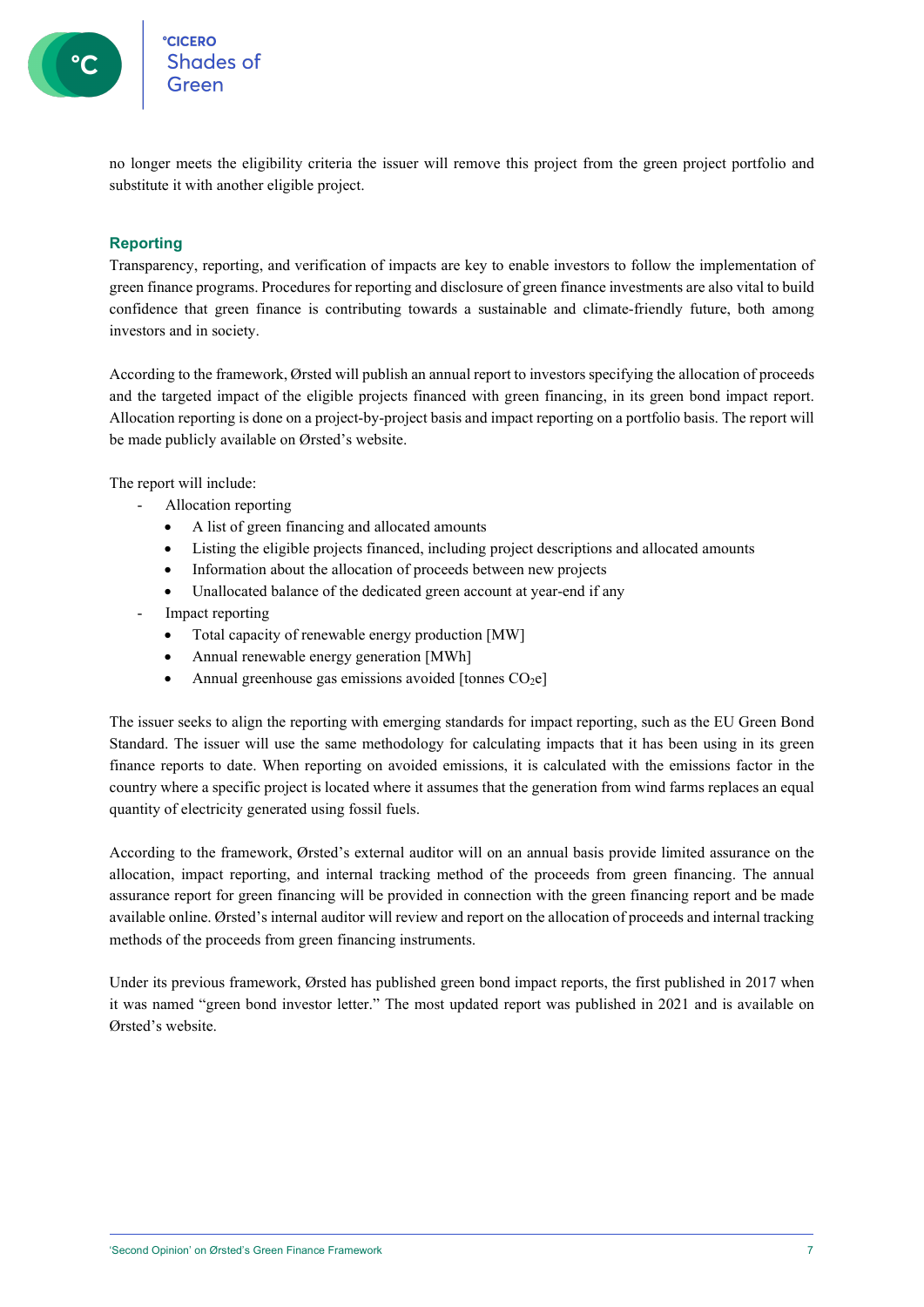**CICERO** Shades of

## <span id="page-7-0"></span>**3 Assessment of Ørsted's Green Finance Framework and policies**

The framework and procedures for Ørsted's green bond and loan investments are assessed and their strengths and weaknesses are discussed in this section. The strengths of an investment framework with respect to environmental impact are areas where it clearly supports low-carbon projects; weaknesses are typically areas that are unclear or too general. Pitfalls are also raised in this section to note areas where Ørsted should be aware of potential macrolevel impacts of investment projects.

#### <span id="page-7-1"></span>**Overall shading**

<span id="page-7-2"></span>Based on the project category shadings detailed below, and consideration of environmental ambitions and governance structure reflected in Ørsted's framework, we rate the framework **CICERO Dark Green.**

#### **Eligible projects under the Ørsted's Green Finance Framework**

At the basic level, the selection of eligible project categories is the primary mechanism to ensure that projects deliver environmental benefits. Through selection of project categories with clear environmental benefits, green bonds aim to provide investors with certainty that their investments deliver environmental returns as well as financial returns. The Green Bonds Principles (GBP) state that the "overall environmental profile" of a project should be assessed and that the selection process should be "well defined."

Category Eligible project types Green Shading and some concerns



Renewable energy Investment activities must be related to the development, construction, or installation of offshore wind, onshore wind, and solar power generation facilities including an integrated power storage units. Specifically, investments can be related to wind turbines, blades, solar panels, foundations, cables, transformers, transmission assets, engineering, and any other element being part of the completion of offshore wind, onshore wind, or solar project.

**Dark green**

- Renewable energy, including wind and solar power, plays a vital role on the path to a low carbon transition.
- Ørsted estimates that allocated proceeds will predominately go to wind projects. The issuer informs us that historically it has focused on large-scale offshore projects, and these are expected to continue to be prioritised.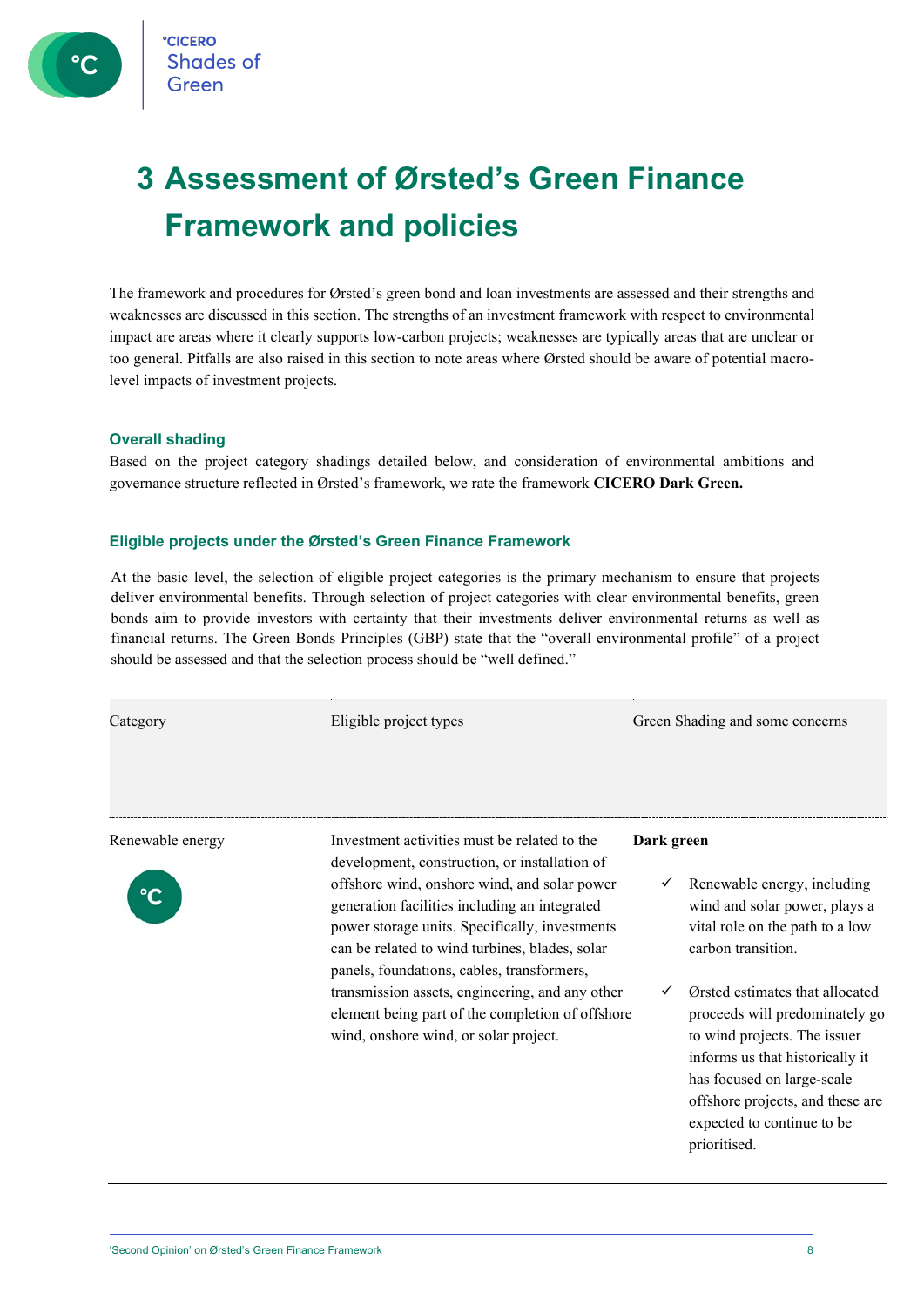

**CICERO** Shades of Green

- $\checkmark$  For both wind and solar power end-of-life handling should be important consideration. The issuer's policy on resource management led to its ban on landfilling blade waste and has also led to a focus on how to reduce and improve steel use.
- $\checkmark$  The issuer informed us that it has performed a full-scale life cycle assessment of an offshore wind project in Taiwan, to get an updated overview of the environmental footprint across all components of an Ørsted offshore wind farm. The results will form the basis of an inhouse tool to support its strategy on resource use for future projects. We are encouraged to see that life cycle assessments are actively being used to improve resource use.
- $\checkmark$  The issuer works to improve its supply chain emissions through its supply chain decarbonisation strategy and has already seen an improvement in emission reporting from its suppliers.
- $\checkmark$  Wind projects can have an environmental impact on local communities and can be linked to resistance from locals. Ørsted has routines to engage with affected stakeholders and communities in all projects to manage local concerns.
- $\checkmark$  Renewable energy projects carry biodiversity risks. The issuer has set a goal to have a net-zero biodiversity impact, however, the methodology on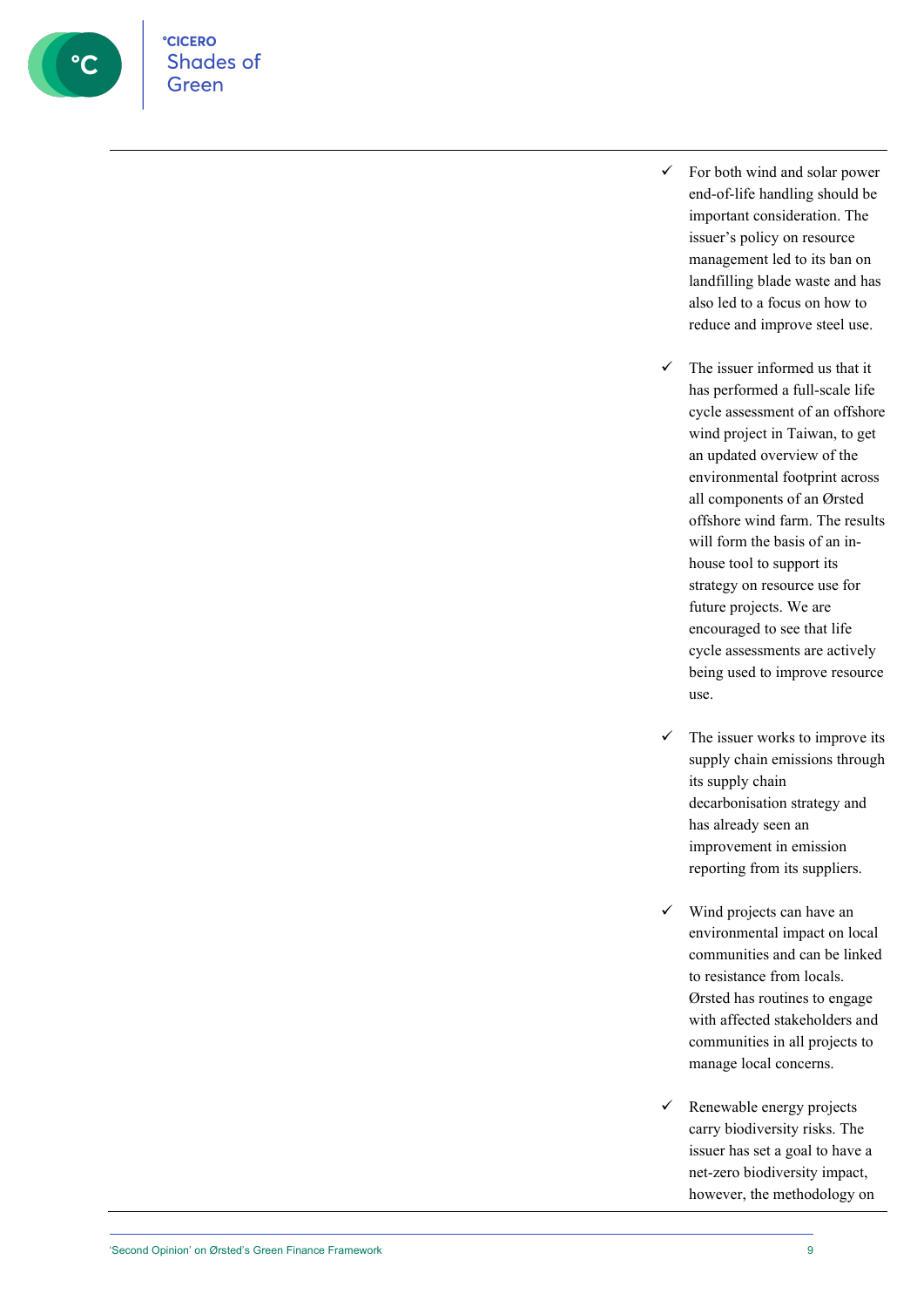

how to achieve this is not yet defined. The issuer has informed us that it has a close dialogue with stakeholders both at the governmental level, and with relevant NGOs like WWF, to ensure that it has the "best practice" biodiversity policies and procedures.

 $\checkmark$  Ørsted has confirmed that proceeds will not be used for fossil fuel machinery or the acquiring, maintenance, or operation of vessels.

Table 1. Eligible project categories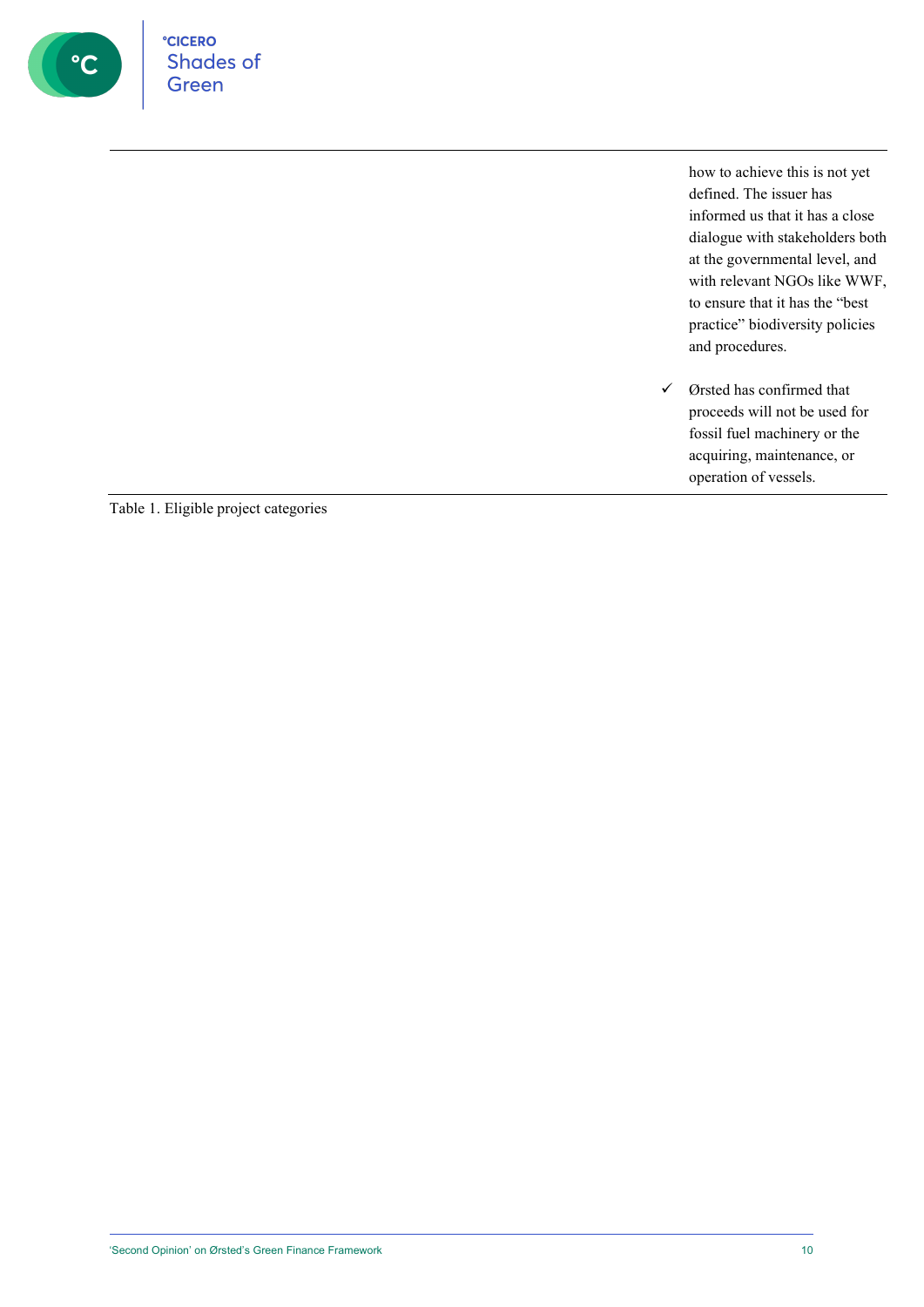#### <span id="page-10-0"></span>**Background**

Global electricity demand increased  $6\%$  in 202[1](#page-10-2), the highest growth since 2010.<sup>1</sup> Consequently, this propelled an exceptional demand where coal's cost competitiveness generated an increase of around 9% in coal-fired electricity. Low-carbon generation increased by 5.5% in 2021, with 83% of it being renewable. Despite unfavorable weather conditions, absolute growth in renewable electricity generation was the highest ever in absolute terms with a growth of 6%. Nevertheless, with the increase in both demand and coal-fired electricity,  $CO<sub>2</sub>$  emissions from electricity rose by close to 7% in 2021 to a record high.<sup>1</sup>

Data from 2021, shows that electricity derived from renewable energy in Denmark reached 67 percent of the electricity supply, where wind energy contributed 46.8 percent and biomass contributed 11.2 percent.[2](#page-10-3) The Danish Government has placed the green transition at the heart of its policy with, among other things, a national climate goal to reduce greenhouse gases by 70% by 2030, relative to 1990 levels. With the adoption of a national Climate Act in December 2019, the target has become binding. The climate ambitions of the regional authorities are high too with an overarching climate goal to reduce CO2 emissions by 75% by 2030. In addition, the municipalities have committed to indicate how they plan to adapt and improve resilience towards climate change based on expected climate scenarios in short, medium, and long-term using as a minimum an IPCC's medium scenario for emissions.

#### <span id="page-10-1"></span>**EU Taxonomy**

The EU Taxonomy is a classification system establishing a list of environmentally sustainable economic activities.[3](#page-10-4) The regulation defines six environmental objectives. To be considered sustainable, an activity must substantially contribute to at least one of the six environmental objectives without harming the other objectives ("Do No Significant Harm"), while complying with minimum social safeguards. So far, the EU has adopted delegated acts under the regulation that set out the technical screening criteria for the climate mitigation and adaptation objectives, respectively. The DNSH-criteria are developed to make sure that progress against some objectives is not made at the expense of others and recognises the relationships between different environmental objectives. Relevant EU-Taxonomy activities for Ørsted are listed below. This review does not consider contexts outside of the EU where Ørsted currently operates.

CICERO Green has assessed eligible projects for Ørsted's framework against the mitigation thresholds, the DNSH criteria for relevant activities in the delegated act adopted in June 2021 (Annex 1) and the minimum social safeguards.

Relevant EU-Taxonomy activities are:

- Electricity generation from solar photovoltaic technology
- Electricity generation from wind power

Detailed comments on alignment as well as thresholds and NACE codes are given in Appendix 1.

<span id="page-10-2"></span><sup>1</sup> [Electricity Market Report -](https://www.iea.org/reports/electricity-market-report-january-2022) January 2022 – Analysis - IEA

<span id="page-10-3"></span><sup>2</sup> Denmark - [Renewable Energy Products \(trade.gov\)](https://www.trade.gov/country-commercial-guides/denmark-renewable-energy-products)

<span id="page-10-4"></span><sup>&</sup>lt;sup>3</sup>Regulation EU 2020/85[2 https://eur-](https://eur-lex.europa.eu/legalcontent/EN/TXT/PDF/?uri=CELEX:32020R0852&from=EN)

[lex.europa.eu/legalcontent/EN/TXT/PDF/?uri=CELEX:32020R0852&from=EN](https://eur-lex.europa.eu/legalcontent/EN/TXT/PDF/?uri=CELEX:32020R0852&from=EN)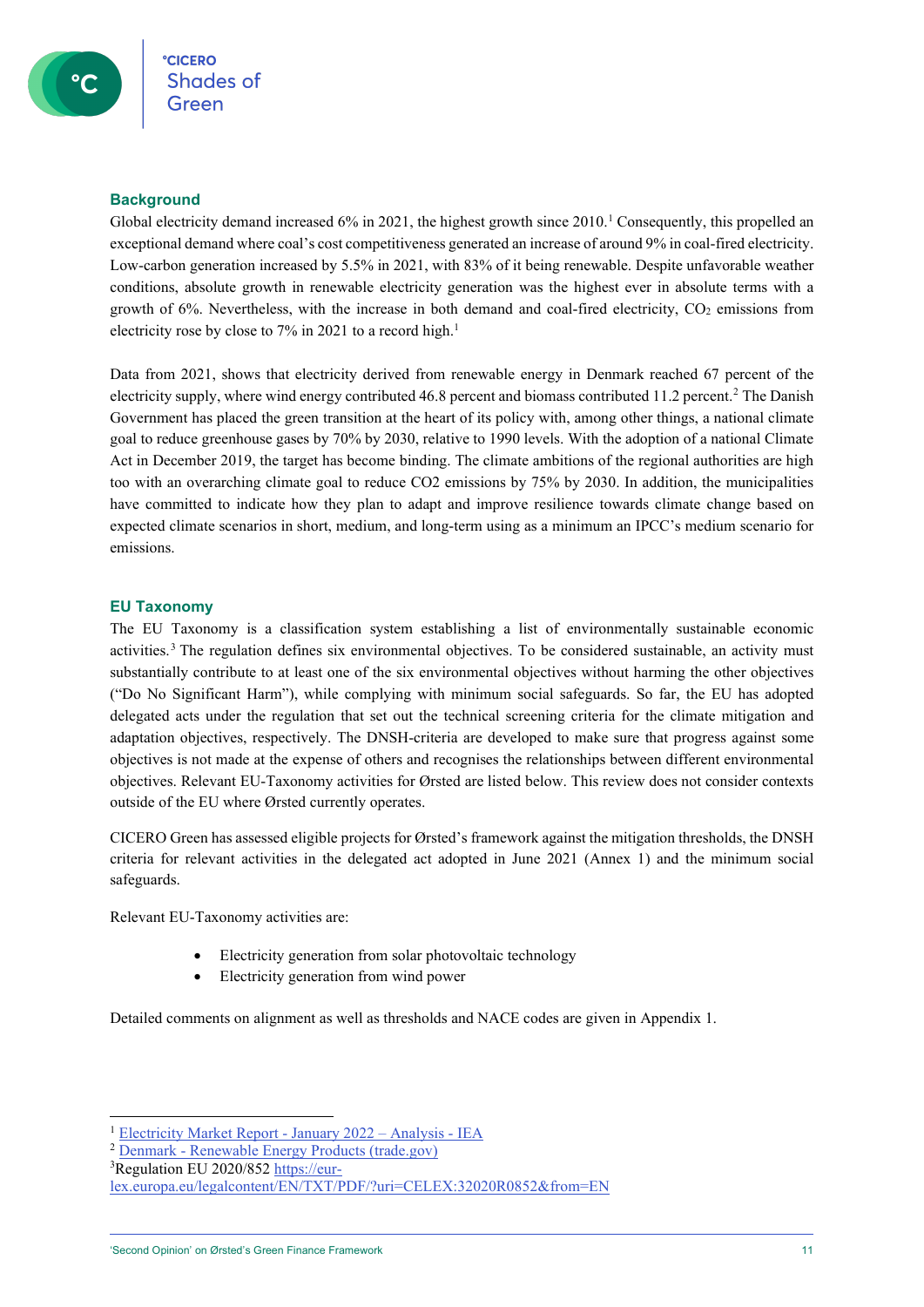CICERO Green assesses that all project categories are likely aligned with the mitigation criteria in the EU Taxonomy, with electricity generation from wind and solar PV technology substantially contributing to climate change mitigation. Ørsted also appears to be likely aligned with all the DNSH-criteria. Transition to a circular economy is a particular challenge for the wind and solar industry. Ørsted considers that no scalable solution for the use of highly durable and recyclable components currently exists, however its assessment of these issues and its demonstrable ambition to seek and collaborate in developing solutions suggest it is likely aligned.

#### <span id="page-11-0"></span>*Alignment with minimum social safeguards*

To qualify as a sustainable activity under the EU regulation certain minimum social safeguards must be complied with. CICERO Green has assessed the issuer's policies and processes with a focus on human and labour rights. We take the sectoral, regional, and judicial context into account and, based on information received from the company, focus on the risks likely to be the most material social risks.

Ørsted appears to fulfil the minimum social safeguards. The issuer has several policies in place to ensure responsible business conduct and has integrated the OECD social risk due diligence process. Ørsted has processes in place to identify their most material human rights risks, performs risk screening of potential suppliers, and maps and identifies potential high-risk suppliers where on-site assessments can be carried out. Ørsted also has a whistleblowing mechanism available to all stakeholders, where anonymous reporting is possible. Notwithstanding the impressive systems Ørsted appears to have in place, risks will remain given its operations include e.g. certain highrisk supply chains, including solar panel production. It is therefore crucial it continues to further develop its mechanisms to map and handle social risk.

#### <span id="page-11-1"></span>**Governance Assessment**

Four aspects are studied when assessing the Ørsted's governance procedures: 1) the policies and goals of relevance to the Green Finance Framework; 2) the selection process used to identify eligible projects under the framework; 3) the management of proceeds, and 4) the reporting on the projects to investors. Based on these aspects, and overall grading is given on governance strength falling into one of three classes: Fair, Good or Excellent. Please note this is not a substitute for a full evaluation of the governance of the issuing institution, and does not cover, e.g., corruption.

Ørsted has a clear strategy that is supported by strong targets that could point towards the successful realisation of the framework. One example is that it targets 50GW installed renewable energy production capacity by 2030. The issuer shows considerations of wider climate and environmental impacts associated with renewable energy by having net-zero targets, its resource management program, and looking to become net biodiversity positive. The issuer also performs assessments to see if its projects can withstand the worst-case climate scenario as projected by the IPCC. All projects have an Environmental Impact Assessment (EIA) process, where risks are identified, consulted on, and managed.

Ørsted's selection process is clear and involves personal with environmental competence. Risks are considered in

the selection process, for example, physical risks, biodiversity risks, and local impacts. The issuer also has an extensive screening process for suppliers. Suppliers are encouraged to report emissions to the CDP and the issuer engages with key suppliers quarterly.

Ørsted commits to publishing an annual public report. Allocations are reported by the project and

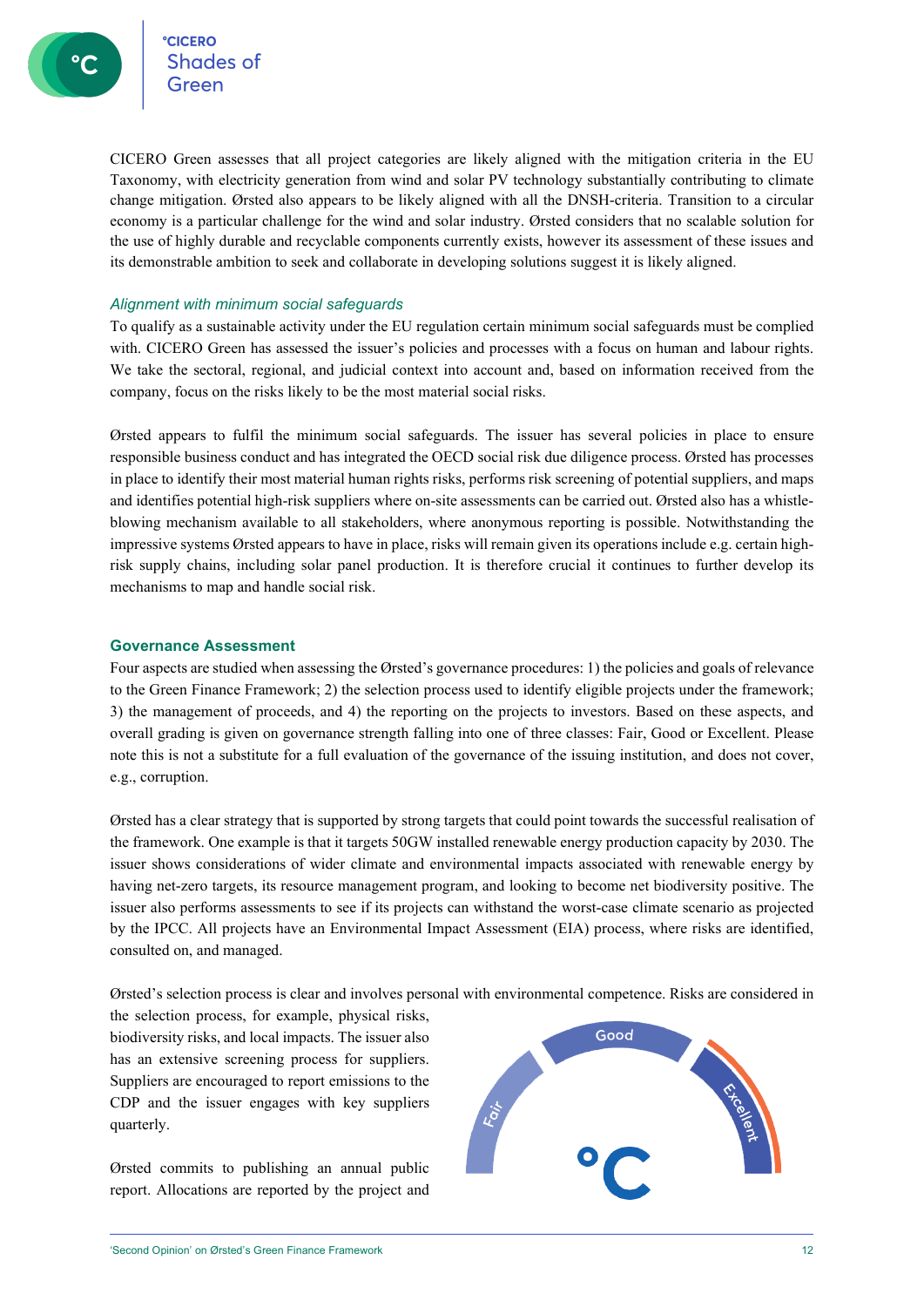

°cic<mark>ero</mark><br>Shades of

avoided emissions potential is reported for each financial instrument. Avoided emissions are reviewed by an external consultant. The issuer is transparent with its methodology and chosen baselines.

<span id="page-12-0"></span>The overall assessment of Ørsted's governance structure and processes gives it a rating of **Excellent.**

#### **Strengths**

It is a strength that the framework focuses exclusively on renewable energy. Ørsted has defined clear climate targets and has strong policies that contribute to the path towards a low carbon future. One example is its resource management program, which has contributed to its ban on landfilling wind turbine blades and its improved steel use.

We also consider it to be a strength that the issuer has developed on ambitions that were mentioned in its earlier framework, for example, that it now follows recommendations made by the TCFD, has strengthened its scope 3 emission reporting, and its work toward the supply chain.

We are encouraged by Ørsted's work towards supplier emissions through its supply chain decarbonisation program. We welcome Ørsted's ambition for its renewable projects to deliver a net-positive impact from 2030, although definitions and methodology remain under development. Using results from life cycle assessments to form the basis of an in-house tool to improve resource use is also encouraging to hear.

#### <span id="page-12-1"></span>**Weaknesses**

<span id="page-12-2"></span>We find no material weaknesses in Ørsted's framework.

#### **Pitfalls**

All wind projects, especially offshore wind projects, require large amounts of materials such as steel and concrete for foundations or towers. Renewable energy technologies often contain materials where end-of-life is challenging, for example, complex materials such as components in solar panels or wind turbine blades. Although we are encouraged by Ørsted's initiatives on the matter, for example, to stop landfilling wind turbine blades and work with partners on how to handle end-of-life for complex components, dismantling and recycling complex materials remains a pressing challenge for the industry.

Renewable energy projects can cause local opposition for a variety of reasons. Such risks can increase in the case of large projects. Opposition can to some extent be mitigated via stakeholder engagement, though engagement has its limits. For example, in the Nordic context risks remain around the interference of wind farms with indigenous rights, in particular with regard to reindeer herding: in 2021, the Norwegian Supreme Court stripped two Norwegian wind farms off their licenses given the interference with the rights of the indigenous Sami people,[4](#page-12-3) with similar decisions possible in other Nordic jurisdictions.

The construction and maintenance of offshore wind farms include employing large vessels. Vessels are used for transport, groundwork, construction, or dredging, and their employment can stretch over several years. These vessels are a considerable source of carbon emissions. The issuer informed us that it has looked at options like optimising sailing routes and sailing at fuel-saving speeds to lower energy use and emissions, but in general, there are currently limited possibilities to reduce the footprint. The issuer informed us that no proceeds will be used for vessels.

<span id="page-12-3"></span><sup>4</sup> [Naturvernorganisasjoner og samiske interesser har gått sammen for å stanse Øyfjellet Wind i Vefsen –](https://www.nrk.no/nordland/naturvernorganisasjoner-og-samiske-interesser-har-gatt-sammen-for-a-stanse-oyfjellet-wind-i-vefsen-1.14990276) NRK Nordland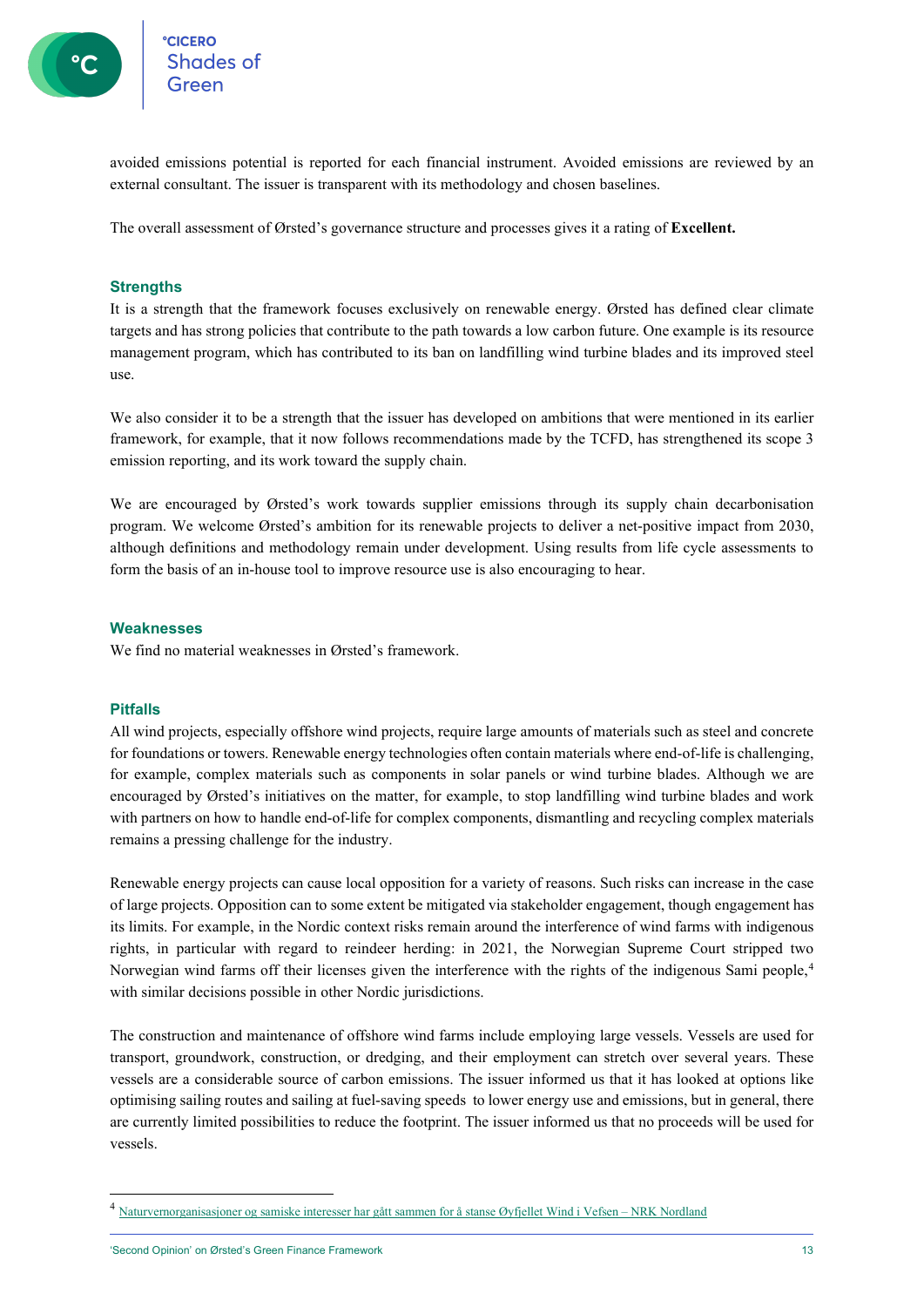

### <span id="page-13-2"></span>**Appendix 1: EU Taxonomy criteria and alignment**

Complete details of the EU Taxonomy criteria are given i[n taxonomy-regulation-delegated-act-2021-2800-annex-1\\_en.pdf \(europa.eu\)](https://ec.europa.eu/finance/docs/level-2-measures/taxonomy-regulation-delegated-act-2021-2800-annex-1_en.pdf)

**Electricity generation from wind power**

<span id="page-13-0"></span>

| Framework<br>activity        | <b>Renewable energy</b>                                                                                                                                                                                                                                                                                                                                                                                                                                                                                                                                                                                                                                                                                                                                                                                                                                                                                                                                                                                                                                                                                                                                                                                       |                                                                                                                                                                                                                                                                                                                                                                                                                                                                                                                                                                                                                                                                                                                                                                                                                                                                                                                                                                                                                                                               |                                                |
|------------------------------|---------------------------------------------------------------------------------------------------------------------------------------------------------------------------------------------------------------------------------------------------------------------------------------------------------------------------------------------------------------------------------------------------------------------------------------------------------------------------------------------------------------------------------------------------------------------------------------------------------------------------------------------------------------------------------------------------------------------------------------------------------------------------------------------------------------------------------------------------------------------------------------------------------------------------------------------------------------------------------------------------------------------------------------------------------------------------------------------------------------------------------------------------------------------------------------------------------------|---------------------------------------------------------------------------------------------------------------------------------------------------------------------------------------------------------------------------------------------------------------------------------------------------------------------------------------------------------------------------------------------------------------------------------------------------------------------------------------------------------------------------------------------------------------------------------------------------------------------------------------------------------------------------------------------------------------------------------------------------------------------------------------------------------------------------------------------------------------------------------------------------------------------------------------------------------------------------------------------------------------------------------------------------------------|------------------------------------------------|
| <b>Taxonomy</b><br>activity  | Electricity generation from wind power (NACE codes D.35.1.1 and F 42.22)                                                                                                                                                                                                                                                                                                                                                                                                                                                                                                                                                                                                                                                                                                                                                                                                                                                                                                                                                                                                                                                                                                                                      |                                                                                                                                                                                                                                                                                                                                                                                                                                                                                                                                                                                                                                                                                                                                                                                                                                                                                                                                                                                                                                                               |                                                |
|                              | EU Technical mitigation criteria                                                                                                                                                                                                                                                                                                                                                                                                                                                                                                                                                                                                                                                                                                                                                                                                                                                                                                                                                                                                                                                                                                                                                                              | <b>Comments on alignment</b>                                                                                                                                                                                                                                                                                                                                                                                                                                                                                                                                                                                                                                                                                                                                                                                                                                                                                                                                                                                                                                  | <b>CICERO Green's</b><br>comments on alignment |
| Mitigation<br>criteria       | Substantial contribution to climate change mitigation.<br>The activity generates electricity from wind power.<br>$\bullet$                                                                                                                                                                                                                                                                                                                                                                                                                                                                                                                                                                                                                                                                                                                                                                                                                                                                                                                                                                                                                                                                                    | <b>Relevant contextual information</b><br>Wind power is assumed to contribute substantially to climate change<br>mitigation.                                                                                                                                                                                                                                                                                                                                                                                                                                                                                                                                                                                                                                                                                                                                                                                                                                                                                                                                  | Likely aligned                                 |
|                              | <b>EU Taxonomy DNSH-criteria</b>                                                                                                                                                                                                                                                                                                                                                                                                                                                                                                                                                                                                                                                                                                                                                                                                                                                                                                                                                                                                                                                                                                                                                                              | <b>Comments on alignment</b>                                                                                                                                                                                                                                                                                                                                                                                                                                                                                                                                                                                                                                                                                                                                                                                                                                                                                                                                                                                                                                  | Alignment                                      |
| Climate change<br>adaptation | The physical climate risks that are material to the activity have been identified<br>(chronic and acute, related to temperature, wind, water, and soil) by performing<br>a robust climate risk and vulnerability assessment with the following steps <sup>5</sup> :<br>(a) screening of the activity to identify which physical climate risks from the<br>list in Section II of this Appendix may affect the performance of the<br>economic activity during its expected lifetime;<br>(b) where the activity is assessed to be exposed to physical climate risks, a<br>climate risk, and vulnerability assessment to assess the materiality of the<br>physical climate risks on the economic activity;<br>an assessment of adaptation solutions that can reduce the identified<br>(c)<br>physical climate risk.<br>The climate projections and assessment of impacts are based on best practice<br>and available guidance and take into account the state-of-the-art science for<br>vulnerability and risk analysis and related methodologies in line with the most<br>recent Intergovernmental Panel on Climate Change reports, scientific peer-<br>reviewed publications, and open source or paying models. | <b>Information provided by the issuer</b><br>The issuer has conducted an analysis with subject matter experts on engineering<br>design processes to create an assessment process that is tailored to meet the climate<br>change adaption criterium. Ørsted has assessed and documented how asset<br>resilience towards different chronic and extreme climate hazards and their future<br>development is an integrated part of Ørsted's onshore and offshore project<br>development. This includes screening of climate hazards, asset vulnerability<br>assessment, and developing adaptation solutions in their engineering processes.<br>Ørsted has confirmed that its assets are resilient and able to withstand projected<br>climate changes during their lifetime. To do so, they have extracted the most recent<br>climate data from the IPPC Interactive Atlas. Afterwards, The IPPC data was<br>mapped to the list of relevant climate hazards and provided to subject matter<br>experts, who assessed whether Ørsted's current processes cover future | Likely aligned                                 |

<span id="page-13-1"></span><sup>5</sup> The Taxonomy is referring to Appendix A in the Taxonomy Annex 1.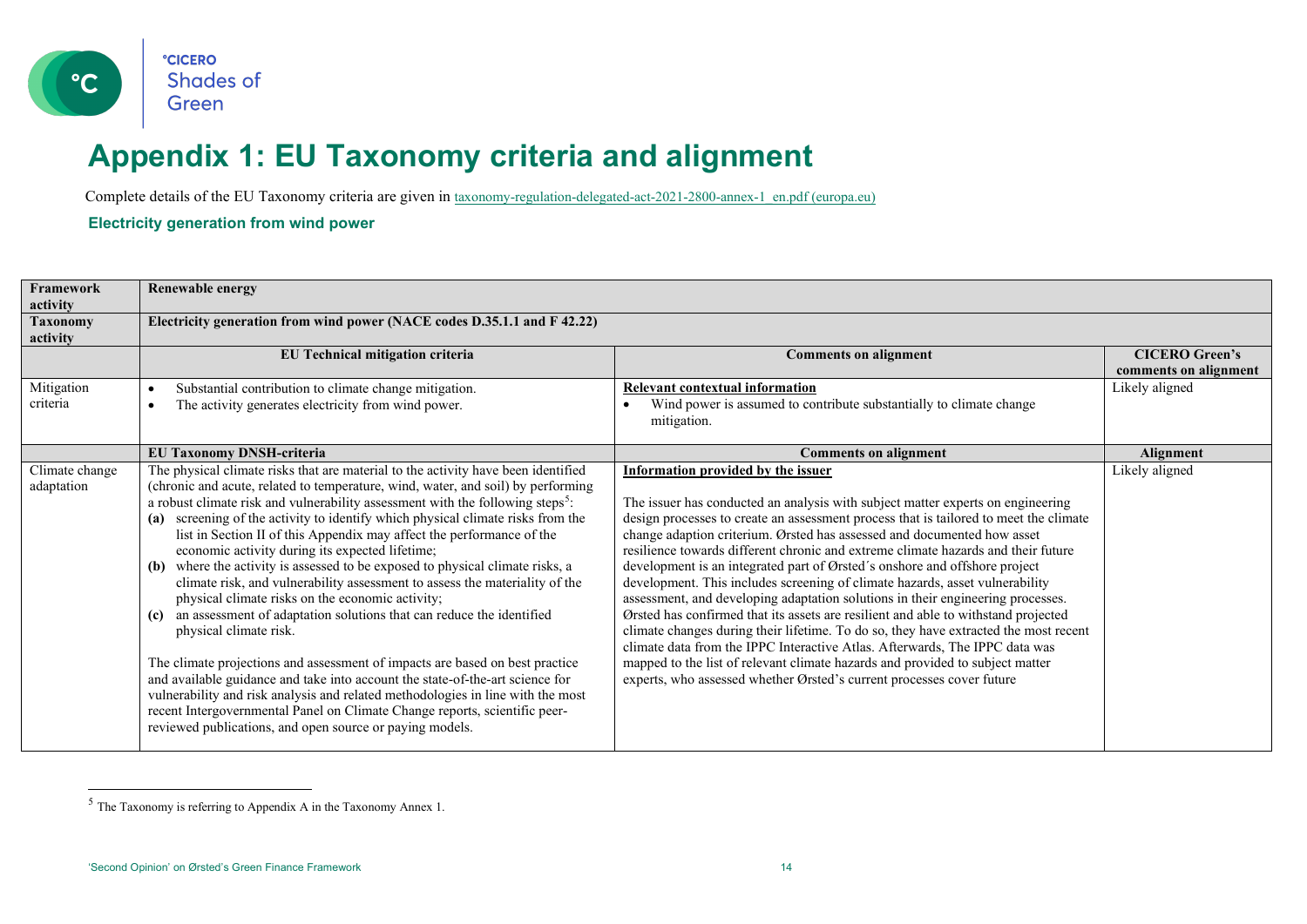<span id="page-14-0"></span>

|                                                                       | For existing activities and new activities using existing physical assets, the<br>economic operator implements physical and non-physical solutions ('adaptation<br>solutions'), over a period of time of up to five years, that reduce the most<br>important identified physical climate risks that are material to that activity. An<br>adaptation plan for the implementation of those solutions is drawn up<br>accordingly.<br>For new activities and existing activities using newly built physical assets, the<br>economic operator integrates the adaptation solutions that reduce the most<br>important identified physical climate risks that are material to that activity at the<br>time of design and construction and has implemented them before the start of<br>operations.<br>The adaptation solutions implemented do not adversely affect the adaptation<br>efforts or the level of resilience to physical climate risks of other people, of<br>nature, of cultural heritage, of assets and of other economic activities; are<br>consistent with local, sectoral, regional or national adaptation strategies and<br>plans; and consider the use of nature-based solutions or rely on blue or green<br>infrastructure to the extent possible. |                                                                                                                                                                                                                                                                                                                                                                                                                                                                                                                                                                                                                                                                                                                                                                                                                                                                |                                                                                                                                                            |
|-----------------------------------------------------------------------|--------------------------------------------------------------------------------------------------------------------------------------------------------------------------------------------------------------------------------------------------------------------------------------------------------------------------------------------------------------------------------------------------------------------------------------------------------------------------------------------------------------------------------------------------------------------------------------------------------------------------------------------------------------------------------------------------------------------------------------------------------------------------------------------------------------------------------------------------------------------------------------------------------------------------------------------------------------------------------------------------------------------------------------------------------------------------------------------------------------------------------------------------------------------------------------------------------------------------------------------------------------|----------------------------------------------------------------------------------------------------------------------------------------------------------------------------------------------------------------------------------------------------------------------------------------------------------------------------------------------------------------------------------------------------------------------------------------------------------------------------------------------------------------------------------------------------------------------------------------------------------------------------------------------------------------------------------------------------------------------------------------------------------------------------------------------------------------------------------------------------------------|------------------------------------------------------------------------------------------------------------------------------------------------------------|
| Sustainable use<br>and protection of<br>water and marine<br>resources | In case of construction of offshore wind, the activity does not hamper the<br>$\bullet$<br>achievement of good environmental status as set out in Directive<br>2008/56/EC <sup>6</sup> of the European Parliament and of the Council, requiring that<br>the appropriate measures are taken to prevent or mitigate impacts in<br>relation to that Directive's Descriptor 11 (Noise/Energy), laid down in<br>Annex I to that Directive, and as set out in Commission Decision (EU)<br>2017/848159 in relation to the relevant criteria and methodological<br>standards for that descriptor.                                                                                                                                                                                                                                                                                                                                                                                                                                                                                                                                                                                                                                                                    | Information provided by the issuer<br>An Environmental Impact Assessment (EIA) is always conducted as part of any<br>project to ensure that potential impacts on water and marine resources are avoided,<br>mitigated, and addressed appropriately. The issuers policies on water and biodiversity<br>further set out their approach.<br>Noise is one of the impacts assessed in the EIA, and relevant mitigation is identified,<br>consulted on and applied as part of that process. In general terms this involves<br>determining the noise sensitive receptors in the receiving environment, modelling<br>noise introduced into the receiving environment due to piling or other relevant<br>activities, and refining projects parameters and/ or implementing appropriate<br>mitigation where required to bring noise impacts within permitted thresholds. | Likely aligned                                                                                                                                             |
| Transition to a<br>circular economy                                   | The activity assesses availability of and, where feasible, uses equipment and<br>$\bullet$<br>components of high durability and recyclability and that are easy to<br>dismantle and refurbish.                                                                                                                                                                                                                                                                                                                                                                                                                                                                                                                                                                                                                                                                                                                                                                                                                                                                                                                                                                                                                                                               | <b>Information provided by the issuer</b><br>The issuer's 'Resource management policy' sets out their commitment to<br>sustainable consumption and production. They work strategically with circular<br>initiatives to recycle materials at the end of life and optimise resource use through<br>their sustainability program called "Circular resource use" where they strive to<br>minimize consumption of resources in their operations and supply chain through<br>action plans and sub-targets.                                                                                                                                                                                                                                                                                                                                                           | Likely aligned.<br>Ørsted considers that no<br>scalable solution for the<br>use of highly durable and<br>recyclable components<br>currently exist, however |

 $6$  The EU-Directive establishing a framework for community action in the field of marine environmental policy. EUR-Lex -  $32008L0056$  - EN - [EUR-Lex \(europa.eu\)](https://eur-lex.europa.eu/legal-content/EN/TXT/?uri=celex%3A32008L0056)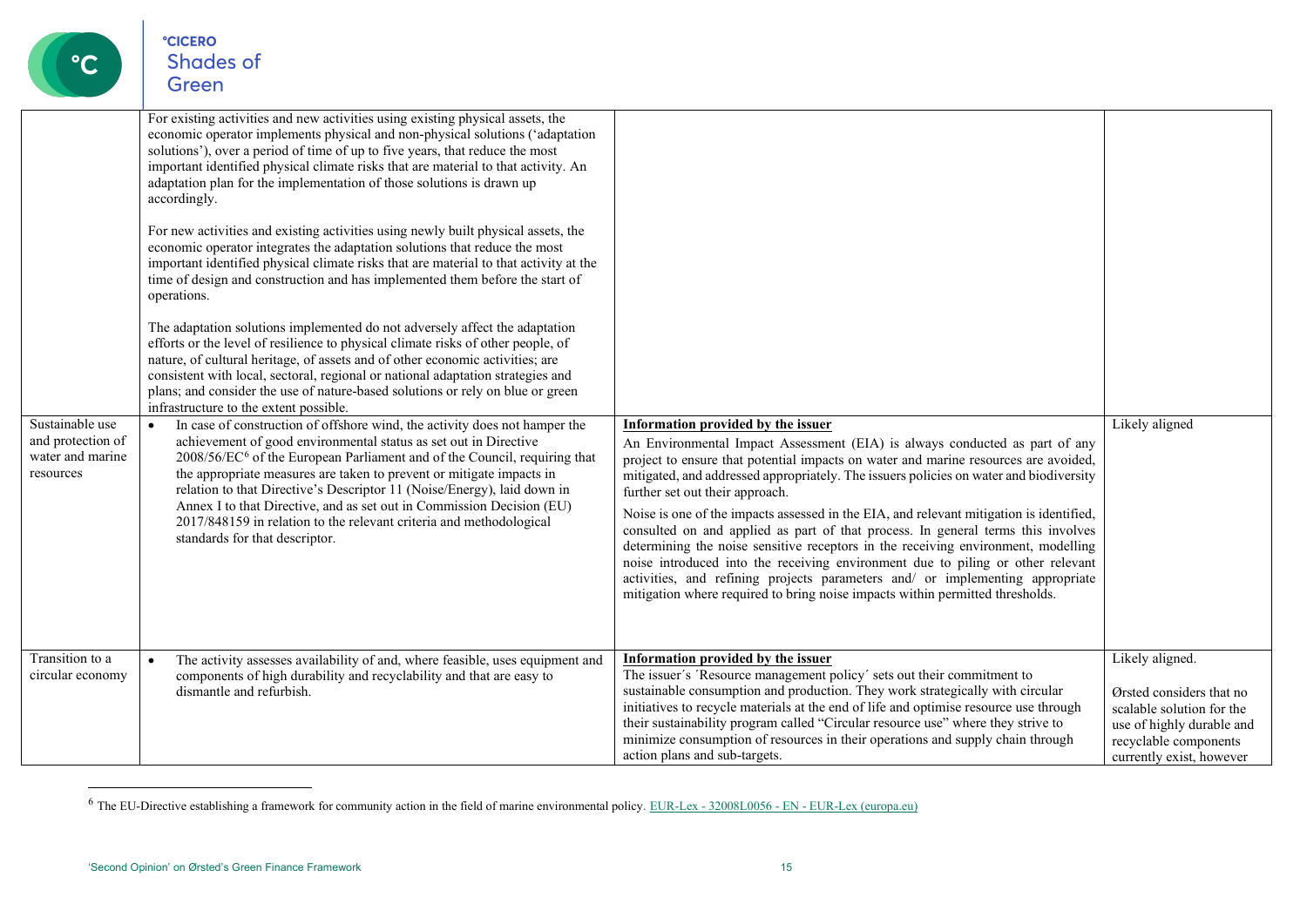| $\rm ^{\circ}C$                                                    | <b>CICERO</b><br><b>Shades of</b><br>Green                                                                                                                                                                                                                                                                                                                                                                                                                                                                                                                                 |                                                                                                                                                                                                                                                                                                                                                                                                                                                                                                                                                                                                                                                                                                                                                                                                                                                                                                                                                            |                                                                                                                                    |
|--------------------------------------------------------------------|----------------------------------------------------------------------------------------------------------------------------------------------------------------------------------------------------------------------------------------------------------------------------------------------------------------------------------------------------------------------------------------------------------------------------------------------------------------------------------------------------------------------------------------------------------------------------|------------------------------------------------------------------------------------------------------------------------------------------------------------------------------------------------------------------------------------------------------------------------------------------------------------------------------------------------------------------------------------------------------------------------------------------------------------------------------------------------------------------------------------------------------------------------------------------------------------------------------------------------------------------------------------------------------------------------------------------------------------------------------------------------------------------------------------------------------------------------------------------------------------------------------------------------------------|------------------------------------------------------------------------------------------------------------------------------------|
|                                                                    |                                                                                                                                                                                                                                                                                                                                                                                                                                                                                                                                                                            | In 2021, they announced a ban on the landfilling of wind turbine blades taking<br>effect immediately. Any decommissioned blades will be sustainably reused or<br>recycled.<br>All Ørsted fully operational offshore and onshore windfarm sites operate in<br>accordance with the ISO 14001 standard                                                                                                                                                                                                                                                                                                                                                                                                                                                                                                                                                                                                                                                        | its assessment of these<br>issues and its<br>demonstrable ambition to<br>developing solutions<br>suggests it is likely<br>aligned. |
| Protection and<br>restoration of<br>biodiversity and<br>ecosystems | Please see under Transmission and distribution of electricity.<br>In case of offshore wind, the activity does not hamper the achievement of good<br>environmental status as set out in Directive 2008/56/EC, requiring that the<br>appropriate measures are taken to prevent or mitigate impacts in relation to that<br>Directive's Descriptors 1 (biodiversity) and 6 (seabed integrity), laid down in<br>Annex I to that Directive, and as set out in Decision (EU) 2017/848 in relation to<br>the relevant criteria and methodological standards for those descriptors. | The issuer has set the ambition to deliver a net-positive<br>biodiversity impact from all new renewable energy<br>projects commissioned from 2030 at the latest. They have joined the Science<br>Based Targets Network Corporate Engagement Program to help develop nature<br>science-based targets and advance long-term development of tools and guidance to<br>measure its impact and dependencies on biodiversity, land, water and oceans.<br>Orsted works to build experience on how they can deliver projects that have a net-<br>positive impact on biodiversity.<br>All Ørsted's wind projects have conducted EIAs in compliance with legal<br>requirements. As part of this, they take the necessary steps to avoid, mitigate, or<br>address potential impacts on biodiversity and ecosystems for all projects. Ørsted<br>has a biodiversity policy for offshore wind that outlines its principles and<br>governance for protecting biodiversity. | Likely aligned                                                                                                                     |

#### **Electricity generation from solar photovoltaic technology**

<span id="page-15-0"></span>

| <b>Framework activity</b> | Renewable energy                                                                         |                                                                                     |                                   |
|---------------------------|------------------------------------------------------------------------------------------|-------------------------------------------------------------------------------------|-----------------------------------|
| <b>Taxonomy activity</b>  | Electricity generation using solar photovoltaic technology (NACE Code D.35.1.1, F42.2.2) |                                                                                     |                                   |
| <b>Taxonomy version</b>   | EU Technical mitigation criteria                                                         | <b>Comments on alignment</b>                                                        | <b>CICERO Green's comments on</b> |
|                           |                                                                                          |                                                                                     | alignment                         |
| Mitigation criteria       | The activity generates electricity from solar PV technology.                             | Solar power is assumed to contribute substantially to climate change<br>mitigation. | Likely aligned                    |

**°CICERO**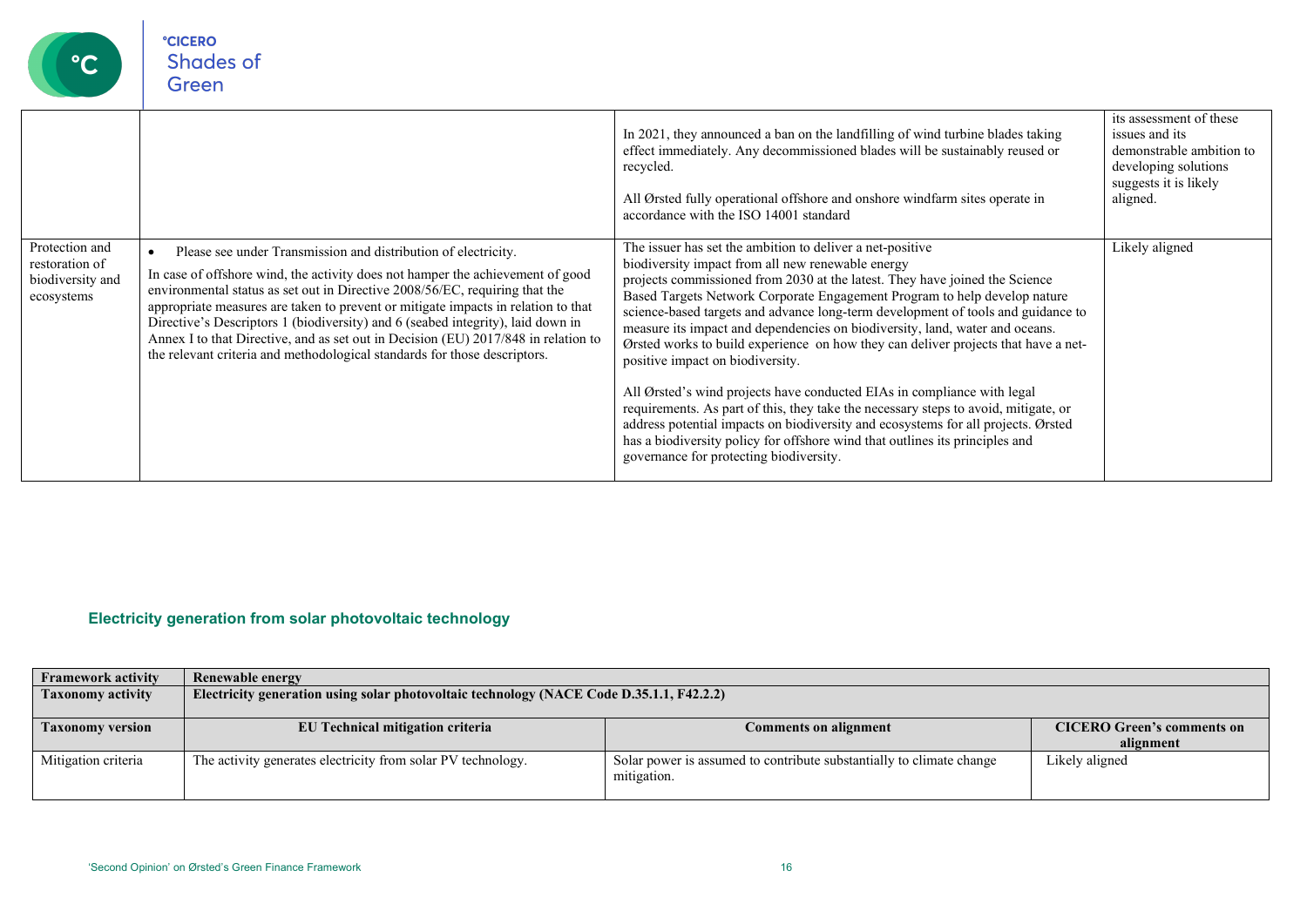

|                              | <b>EU Taxonomy DNSH-criteria</b>                                                                                                                                                                                                                                                                                                                                                                                                                                                                                                                                                                                                                                                                                                                                                                                                                                                                                                                                                                                                                                                                                                                                                                                                                                                                                                                                                                                                                                                                                                                                                                                                                                                                                                                                                                                                                                                                                                                                                                                                                                                                                                                                                                                                                   | <b>Comments on alignment</b>                                                                                                                                                                                                                                                                                                                                                                                                                                                                                                                                                                                                                                                                                                                                                                                                                                                                                                                                                                                               | Alignment      |
|------------------------------|----------------------------------------------------------------------------------------------------------------------------------------------------------------------------------------------------------------------------------------------------------------------------------------------------------------------------------------------------------------------------------------------------------------------------------------------------------------------------------------------------------------------------------------------------------------------------------------------------------------------------------------------------------------------------------------------------------------------------------------------------------------------------------------------------------------------------------------------------------------------------------------------------------------------------------------------------------------------------------------------------------------------------------------------------------------------------------------------------------------------------------------------------------------------------------------------------------------------------------------------------------------------------------------------------------------------------------------------------------------------------------------------------------------------------------------------------------------------------------------------------------------------------------------------------------------------------------------------------------------------------------------------------------------------------------------------------------------------------------------------------------------------------------------------------------------------------------------------------------------------------------------------------------------------------------------------------------------------------------------------------------------------------------------------------------------------------------------------------------------------------------------------------------------------------------------------------------------------------------------------------|----------------------------------------------------------------------------------------------------------------------------------------------------------------------------------------------------------------------------------------------------------------------------------------------------------------------------------------------------------------------------------------------------------------------------------------------------------------------------------------------------------------------------------------------------------------------------------------------------------------------------------------------------------------------------------------------------------------------------------------------------------------------------------------------------------------------------------------------------------------------------------------------------------------------------------------------------------------------------------------------------------------------------|----------------|
| Climate change<br>adaptation | The physical climate risks that are material to the activity have been<br>identified (chronic and acute, related to temperature, wind, water, and<br>soil) by performing a robust climate risk and vulnerability assessment<br>with the following steps: <sup>8</sup><br>screening of the activity to identify which physical<br>а.<br>climate risks from the list in Section II of this Appendix may<br>affect the performance of the economic activity during its<br>expected lifetime;<br>where the activity is assessed to be exposed to<br>$\mathbf{b}$ .<br>physical climate risks, a climate risk and vulnerability<br>assessment to assess the materiality of the physical climate<br>risks on the economic activity;<br>an assessment of adaptation solutions that can<br>$\mathbf{c}$ .<br>reduce the identified physical climate risk.<br>The climate risk and vulnerability assessment is proportionate to the<br>scale of the activity and its expected lifespan, such that:<br>for activities with an expected lifespan of less than<br>a.<br>10 years, the assessment is performed, at least by using<br>climate projections at the smallest appropriate scale;<br>for all other activities, the assessment is performed<br>b.<br>using the highest available resolution, state-of-the-art climate<br>projections across the existing range of future scenarios<br>consistent with the expected lifetime of the activity,<br>including, at least, 10 to 30 year climate projections scenarios<br>for major investments.<br>The climate projections and assessment of impacts are based on best<br>practice and available guidance and take into account the state-of-the-<br>art science for vulnerability and risk analysis and related<br>methodologies in line with the most recent Intergovernmental Panel on<br>Climate Change reports, scientific peer-reviewed publications, and<br>open source or paying models.<br>For existing activities and new activities using existing physical assets,<br>the economic operator implements physical and non-physical solutions<br>('adaptation solutions'), over a period of time of up to five years, that<br>reduce the most important identified physical climate risks that are | Information provided by the issuer<br>The issuer has conducted an analysis with subject matter experts on<br>engineering design processes to create a process that is tailored to meet<br>the climate change adaption criterium. Ørsted has assessed and<br>documented how asset resilience towards different chronic and extreme<br>climate hazards and their future development is an integrated part of<br>Ørsted's solar asset development. This includes screening of climate<br>hazards, a vulnerability assessment, and developing adaptation solutions<br>in their engineering processes. Ørsted has confirmed that their assets are<br>resilient and able to withstand projected climate changes during their<br>lifetime. To do so, they have extracted the most recent climate data from<br>the IPPC Interactive Atlas. Afterwards, The IPPC data was mapped to the<br>list of relevant climate hazards and provided to subject matter experts,<br>who assessed whether Ørsted's current processes cover future | Likely aligned |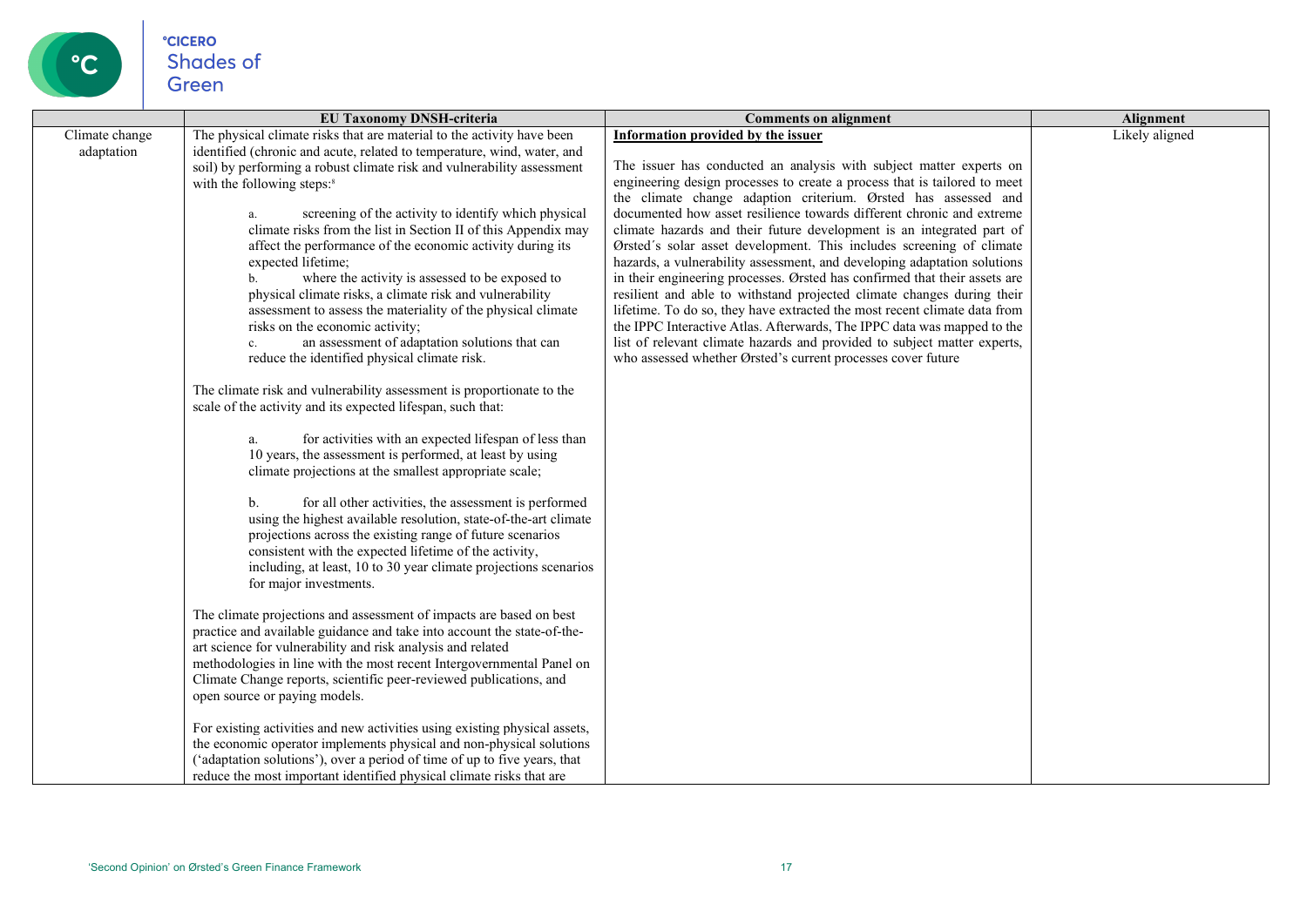

|                                                                    | material to that activity. An adaptation plan for the implementation of<br>those solutions is drawn up accordingly.<br>For new activities and existing activities using newly built physical<br>assets, the economic operator integrates the adaptation solutions that<br>reduce the most important identified physical climate risks that are<br>material to that activity at the time of design and construction and has<br>implemented them before the start of operations.<br>The adaptation solutions implemented do not adversely affect the<br>adaptation efforts or the level of resilience to physical climate risks of<br>other people, of nature, of cultural heritage, of assets and of other<br>economic activities; are consistent with local, sectoral, regional or<br>national adaptation strategies and plans; and consider the use of nature-<br>based solutions or rely on blue or green infrastructure to the extent<br>possible. |                                                                                                                                                                                                                                                                                                                                                                                                                                                                                                                                                                                                       |                                                                                                                                                                                                                                                                                                                                                                                     |
|--------------------------------------------------------------------|-------------------------------------------------------------------------------------------------------------------------------------------------------------------------------------------------------------------------------------------------------------------------------------------------------------------------------------------------------------------------------------------------------------------------------------------------------------------------------------------------------------------------------------------------------------------------------------------------------------------------------------------------------------------------------------------------------------------------------------------------------------------------------------------------------------------------------------------------------------------------------------------------------------------------------------------------------|-------------------------------------------------------------------------------------------------------------------------------------------------------------------------------------------------------------------------------------------------------------------------------------------------------------------------------------------------------------------------------------------------------------------------------------------------------------------------------------------------------------------------------------------------------------------------------------------------------|-------------------------------------------------------------------------------------------------------------------------------------------------------------------------------------------------------------------------------------------------------------------------------------------------------------------------------------------------------------------------------------|
| Sustainable use and<br>protection of water and<br>marine resources | N/A                                                                                                                                                                                                                                                                                                                                                                                                                                                                                                                                                                                                                                                                                                                                                                                                                                                                                                                                                   | N/A                                                                                                                                                                                                                                                                                                                                                                                                                                                                                                                                                                                                   | N/A                                                                                                                                                                                                                                                                                                                                                                                 |
| Transition to a circular<br>economy                                | The activity assesses availability of and, where feasible, uses<br>equipment and components of high durability and recyclability and<br>that are easy to dismantle and refurbish.                                                                                                                                                                                                                                                                                                                                                                                                                                                                                                                                                                                                                                                                                                                                                                     | <b>Information provided by the issuer</b><br>The issuer's 'Resource management policy' sets out their commitment<br>to sustainable consumption and production. They work strategically with<br>circular initiatives to recycle materials at the end of life and optimise<br>resource use through their sustainability program called "Circular<br>resource use" where they strive to minimize consumption of resources in<br>their operations and supply chain through action plans and sub-targets.<br>All Ørsted fully operational solar sites operate in accordance with the<br>ISO 14001 standard | Likely aligned<br>Ørsted considers that solar power<br>projects present the same challenge as<br>wind projects and that there is<br>currently no scalable solution for some<br>elements. However, for solar power<br>projects, we also consider that the<br>issuer's assessment of these issues and<br>demonstrated ambition to develop<br>solutions suggests it is likely aligned. |
| Pollution prevention<br>and control.                               | N/A                                                                                                                                                                                                                                                                                                                                                                                                                                                                                                                                                                                                                                                                                                                                                                                                                                                                                                                                                   | N/A                                                                                                                                                                                                                                                                                                                                                                                                                                                                                                                                                                                                   | N/A                                                                                                                                                                                                                                                                                                                                                                                 |
| Protection and<br>restoration of<br>biodiversity and<br>ecosystems | An Environmental Impact Assessment (EIA) or<br>$\bullet$<br>screening has been completed in accordance with Directive<br>2011/92/EU, <sup>9</sup> or in accordance with national provisions.<br>Where an EIA has been carried out, the required<br>mitigation and compensation measures for protecting the<br>environment are implemented.<br>For sites/operations located in or near biodiversity-<br>sensitive areas (including the Natura 2000 network of<br>protected areas, UNESCO World Heritage sites and Key                                                                                                                                                                                                                                                                                                                                                                                                                                  | Information provided by the issuer<br>The issuer has set the ambition to deliver a net-positive<br>biodiversity impact from all new renewable energy<br>projects commissioned from 2030 at the latest. They have joined the<br>Science Based Targets Network Corporate Engagement Program to<br>help develop nature science-based targets and advance long-term<br>development of tools and guidance to measure its impact and<br>dependencies on biodiversity, land, water and oceans. Ørsted works to                                                                                               | Likely aligned                                                                                                                                                                                                                                                                                                                                                                      |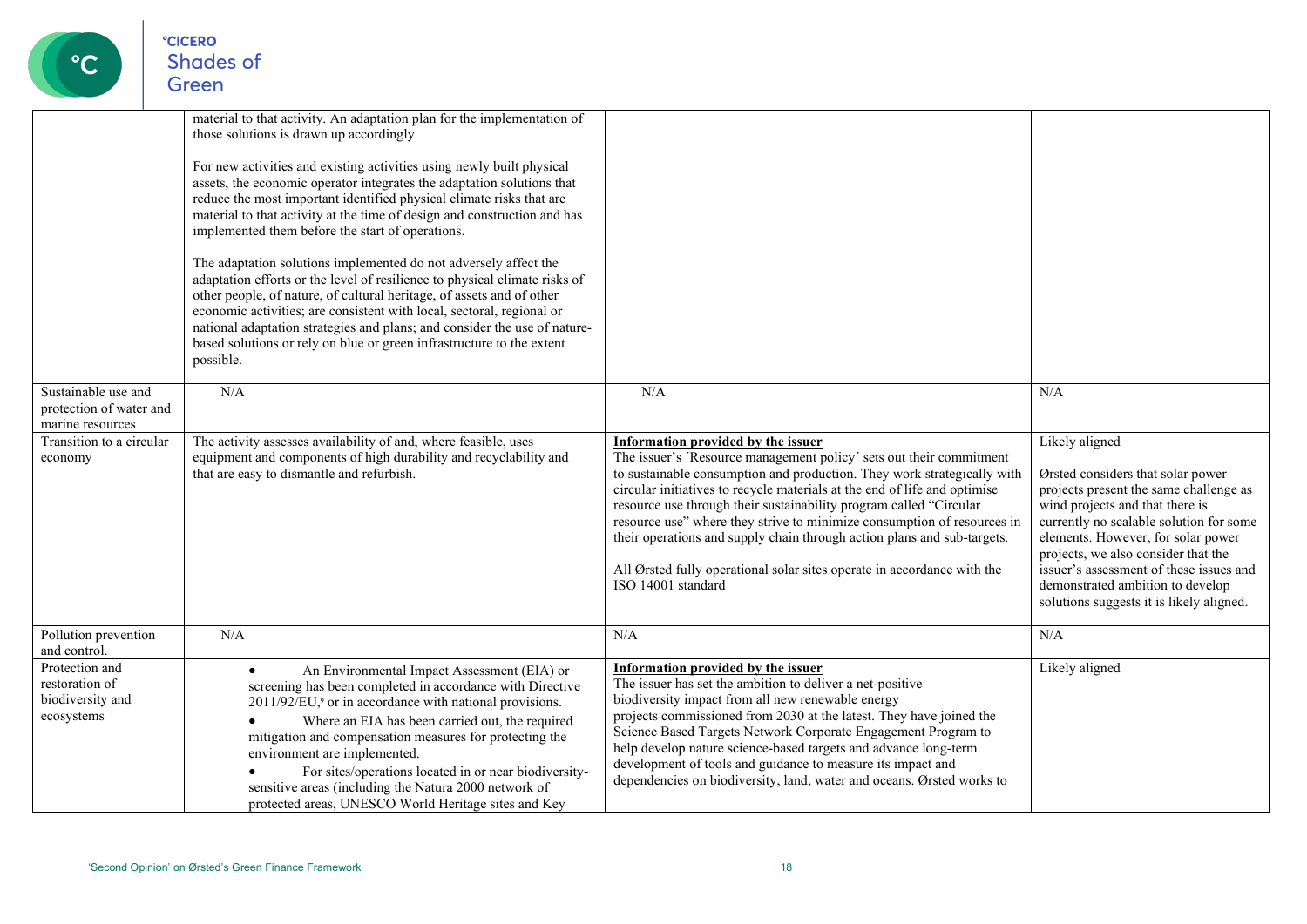| $\mathbf{C}$ | <b>CICERO</b><br>Shades of<br>Green                                                                                                                                                                             |                                                                                                                                                                                                                                                                                                                                                          |  |
|--------------|-----------------------------------------------------------------------------------------------------------------------------------------------------------------------------------------------------------------|----------------------------------------------------------------------------------------------------------------------------------------------------------------------------------------------------------------------------------------------------------------------------------------------------------------------------------------------------------|--|
|              | Biodiversity Areas, as well as other protected areas), an<br>appropriate assessment, where applicable, has been conducted<br>and based on its conclusions the necessary mitigation<br>measures are implemented. | build experience on how they can deliver projects that have a net-<br>positive impact on biodiversity.<br>All Ørsted's wind projects have conducted EIAs in compliance with<br>legal requirements. As part of this, they take the necessary steps to<br>avoid, mitigate, or address potential impacts on biodiversity and<br>ecosystems for all projects |  |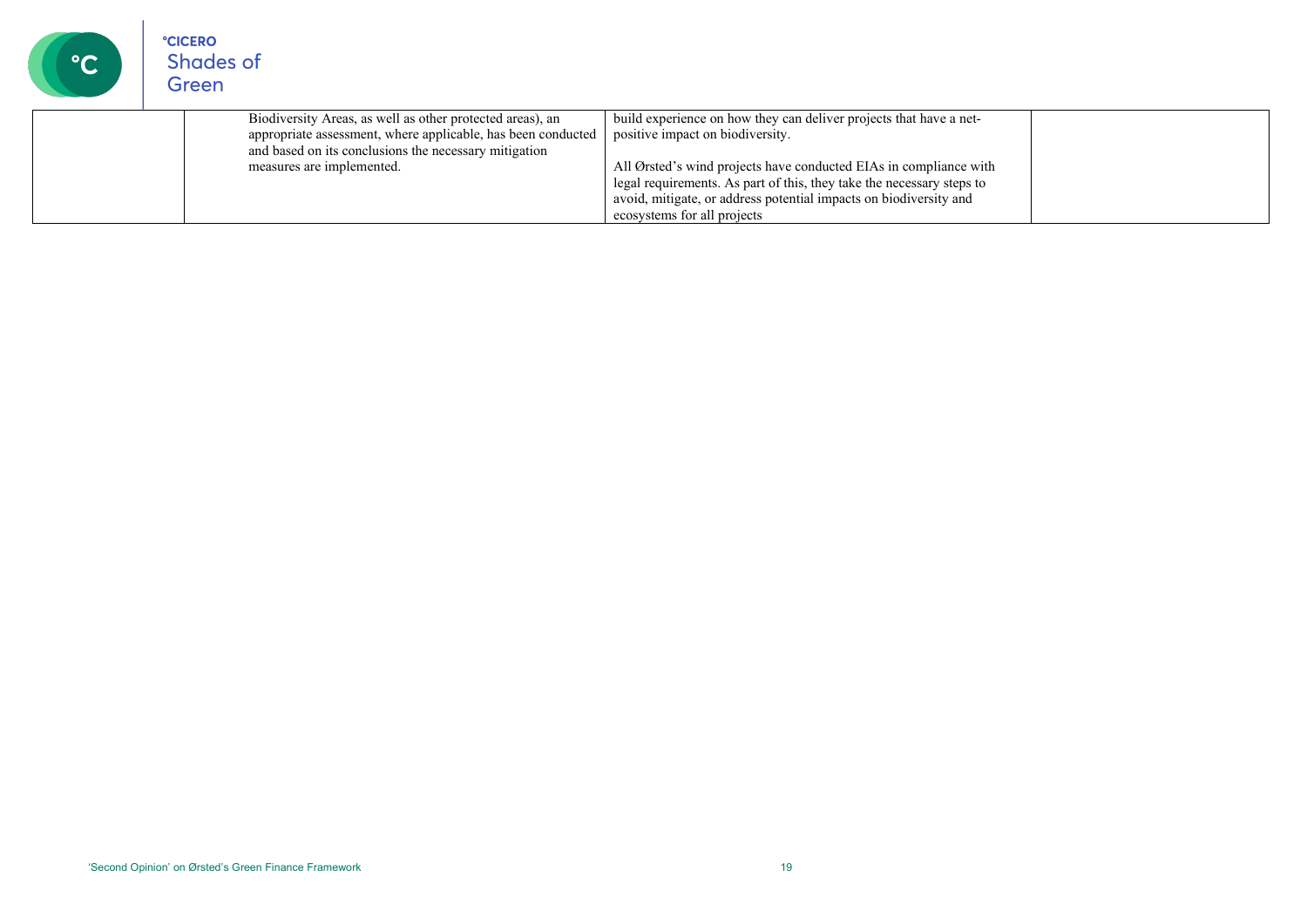$\bigcirc$ 

# <span id="page-19-0"></span>**Appendix 2:**  Referenced Documents List

| Number | Document Document Name                                   | Description                                                                                                                                                     |
|--------|----------------------------------------------------------|-----------------------------------------------------------------------------------------------------------------------------------------------------------------|
| 1      | Green Finance Framework (May 2022)                       |                                                                                                                                                                 |
| 2      | Ørsted ESG Performance report (2021)                     |                                                                                                                                                                 |
| 3      | Green Bond Impact report (2021)                          |                                                                                                                                                                 |
| 4      | Annual report (2021)                                     |                                                                                                                                                                 |
| 5      | Minimum safeguards                                       | Screening performed by Ørsted, it evaluates if its<br>company is aligned with the EU Taxonomy<br>minimum safeguards criteria.                                   |
| 6      | Offshore wind DNSH                                       | Screening performed by Ørsted, it evaluates if its<br>business area offshore wind is aligned with the EU<br>Taxonomy Do No Significant Harm (DNSH)<br>criteria. |
| 7      | Onshore wind DNSH                                        | Screening performed by Ørsted, it evaluates if its<br>business area onshore wind is aligned with the EU<br>Taxonomy Do No Significant Harm (DNSH)<br>criteria.  |
| 8      | Solar PV DNSH                                            | Screening performed by Ørsted, it evaluates if its<br>business area Solar PV is aligned with the EU<br>Taxonomy Do No Significant Harm (DNSH)<br>criteria.      |
| 9      | Modern slavery and human trafficking statement<br>(2020) |                                                                                                                                                                 |